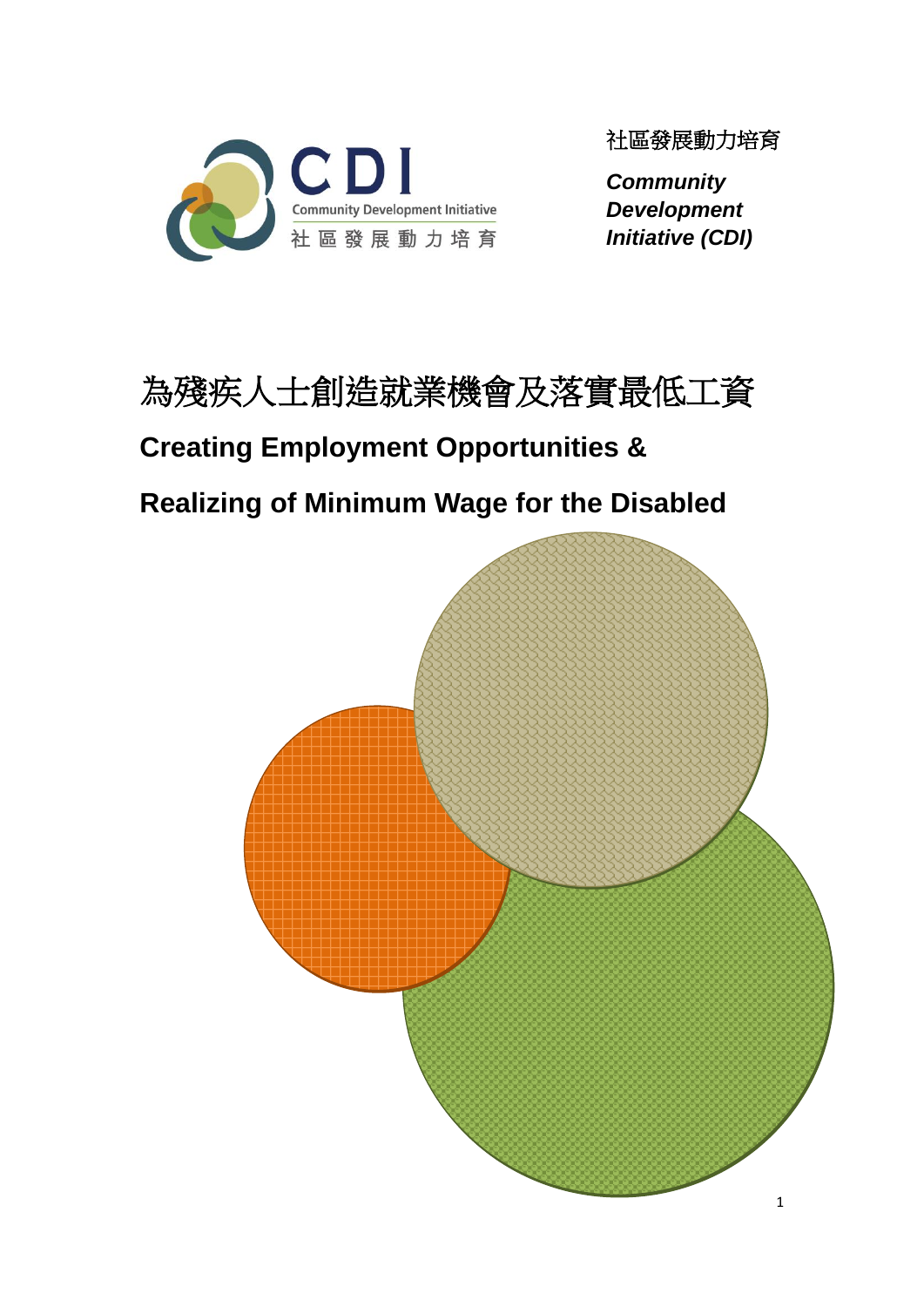#### 行政撮要

- I. 經勞工界和基層團體多年的爭取,最低工資已開始展開立法程序,但對於 殘疾人士,政府最初之主張是不把他們納入保障範圍,結果在響應團體爭 取後才改變初衷。但把殘疾僱員納入最低工資,卻要引入對他們的生產力 評估機制,若現在僱員被評為生產力低於「正常」,會根據其相應生產力的 最低工資打折。我們認為此舉實違反最低工資的精神。
- II. 現時,在 347,000 名 15 歲以上殘疾人士中(不包括智障人士),只有 45,800 人(13.2%)從事受薪工作。在未能於就業市場覓得工作的 302,100 名殘疾人 士當中,有絕大部份因苦無工作機會而無奈地選擇退休,並依靠申領綜援 或家人支持來支付其日常生活開支。由此可見,殘疾人士顯然未被市場廣 泛接納。
- III. 礙於各種因素,在職的殘疾人士目前大多受聘於非牟利的政府機構,他們 大多在庇護工場和社會企業工作,這些機構為維持在市場上的競爭力,只 能提供較低的薪酬。正因如此,殘疾人士的收入亦普遍低於整體人口,有 近三成就業的殘疾人士收入少於\$4,000,反映殘疾人士即使「自力」也未必 可以「更生」。
- IV. 正因為現行機制並未能全面解決殘疾人士的就業問題,因此我們建議政府 實行先自願後強制的殘疾人士配額制度,為殘疾人士提供更友善和更多的 就業空間,建議如下:
	- 逐步推行殘疾人士的配額制度,首先要求政府部門及所有公營部門,受 資助機構推行 2%配額,每年匯報結果,在財政上鼓勵達標之部門;
	- 推動商界及其他機構推行自願配額制,但豁免僱用 50 人以下之中小企
	- 容許機構用購買傷殘人士社會企業之服務和產品再代替僱用傷殘人士;
	- 考慮提供稅務優惠及其他支援,以獎勵達標之機構;
	- 最後通過立法會制度化以上的措施。
- V. 此外,要改善殘疾人士的生活,單純提供就業機會並不足夠,因為若受聘 的殘疾人士只能獲得低薪工作,連應付自己的生活開銷也不足夠,那對解 決殘疾人士所面對的困難並無幫助。因此,為殘疾人士制訂最低工資必需 與以上創造就業職位的建議同步進行,缺一不可。
- VI. 最低工資的訂立是確保每一名勞工均獲得能應付生活所需的工資,確保他 們能有尊嚴地生活。若勞工是指任何勞動付出者,我們不認為殘疾人士有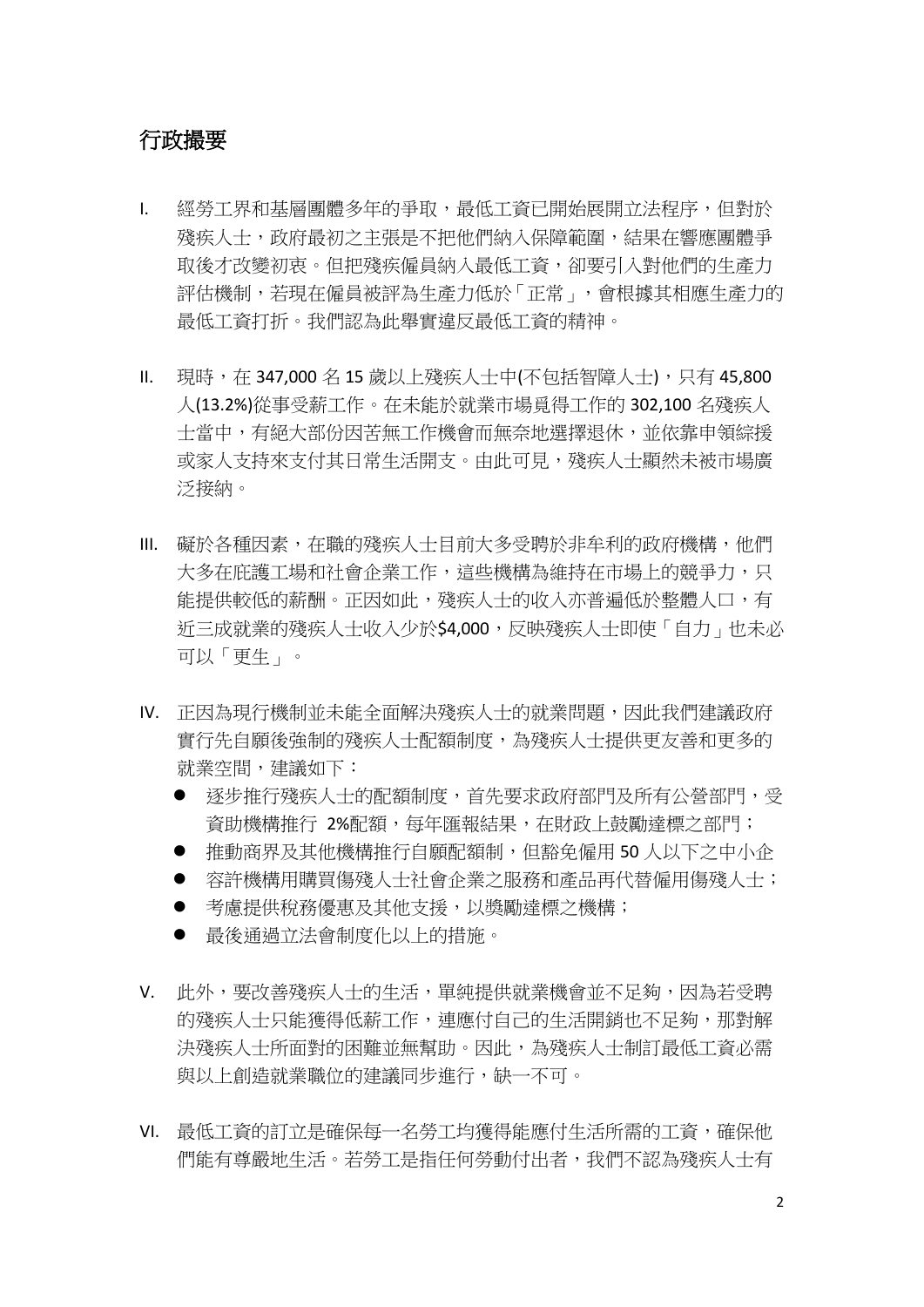被豁免的理據。更何況,為確保企業的營運成本不會被大幅拉高,各國政 府在訂立最低工資時,通常設在一個甚低的水平,若殘疾人士工資需按其 工作能力在最低工資的水平上再打折,究竟最低工資的設定對保障殘疾人 士又有何意義?

VII. 為保護傷殘人士的就業機會不受到負面影響,我們願接受殘疾員工可自願 進行生產力評估的安排。這樣僱主不會因最低工資的推行而蒙受任何損 失。但因本港沒有傷殘社會保險,傷殘僱員若接受打了折的最低工資,他 們的基本生活也不保。因此政府有責任去填補傷殘人士被評估後的打折工 資和最低工資的差額。如殘疾人士被評為生產力只及健全人士的一半,那 僱主按結果給予殘疾人士 50%最低工資,而其餘的 50%則由政府支付。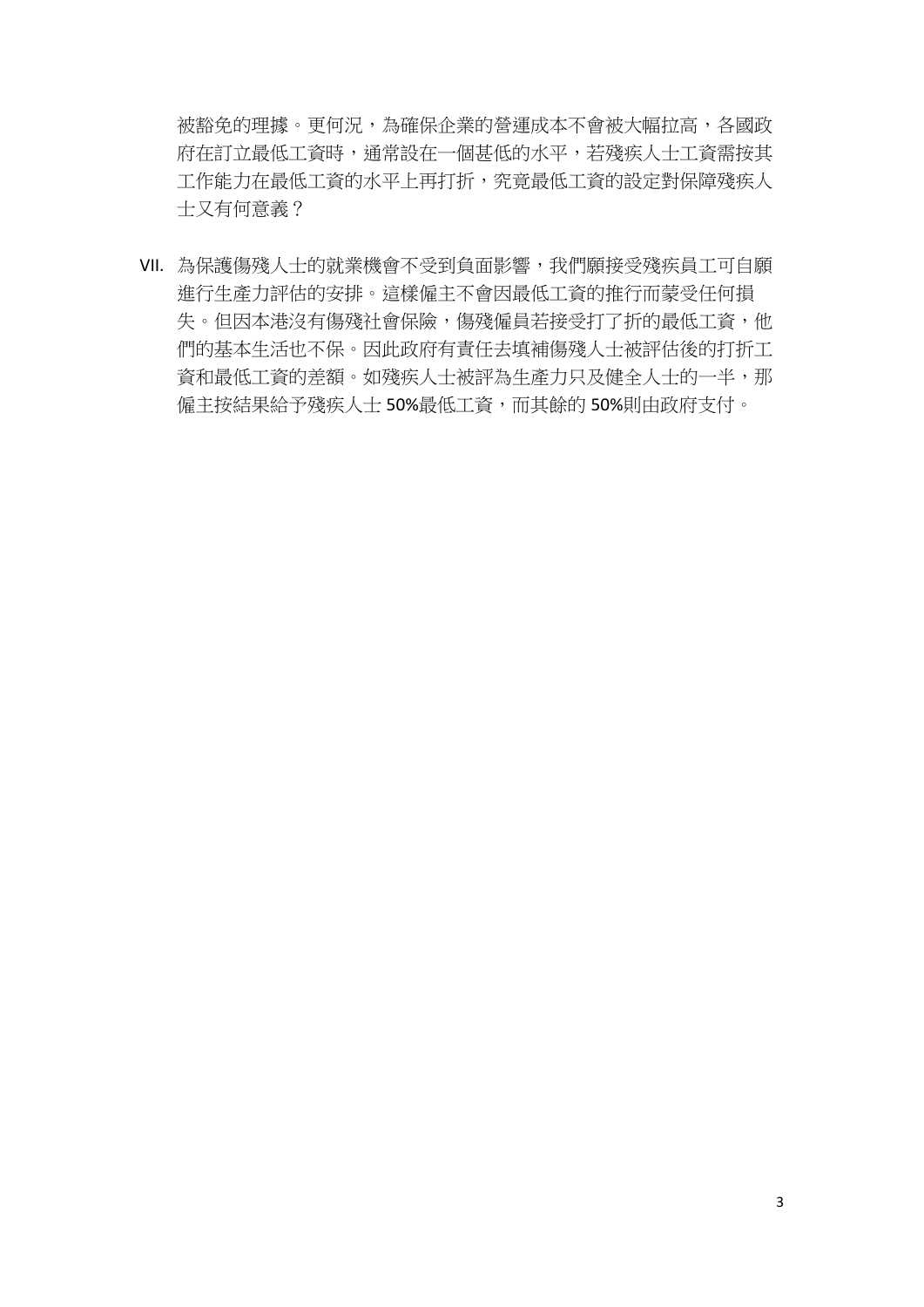#### **Executive Summary**

- I. After years of battle by the labour sector and grass-root groups, the issue of minimum wage is already in the process of legislation. However, if the capability assessment mechanism is introduced to the disabled employees, according to their below "normal" productivity, their wages will be discounted. We believe allowing the disabled to receive wages below the minimum wage violates the spirit of minimum wage.
- II. Currently, among the 347,000 disabled (excluding the Intellectual Disabled) aged above 15, 45,800 (13.2%) disabled engage in paid employment. For the other 302,100 disabled who are unemployed, most of them are forced to retire due to the lack of work opportunities. Thus we can conclude that, the disabled are not widely accepted by the market.
- III. Because of many different reasons, most of the employed disabled are currently employed in Non-Government Organizations ("NGOs"). A majority of them are working at sheltered workshops and social enterprises which could only provide comparatively lower salaries to maintain their competitiveness in the market. Hence, the income of the disabled is generally lower than the work force .Almost 30% of the employed disabled are making below \$4,000 per month. Obviously, even the disabled could become self-reliant, they could not "rehabilitate their lives".
- IV. As the current mechanism cannot solve the disabled's employment problems comprehensively, we would like to suggest the HKSAR government to impose a "Voluntary First, Mandatory Second" Disabled Employee Quota System to provide a larger and more user-friendly employment space for the disabled, our suggestions are as follow:
	- Gradual enforcement of the disabled employment quotas system. At the beginning, only the government divisions, public sectors and subsidized organizations are required to employ 2% of disabled employees, and the results are reported every year. Departments which meet the target are rewarded financially.
	- Encouraging the business sector and other organizations to impose their own voluntary quota system. Small and Medium Enterprises with less than 50 people are exempted
	- Buying products and services from social enterprises to replace direct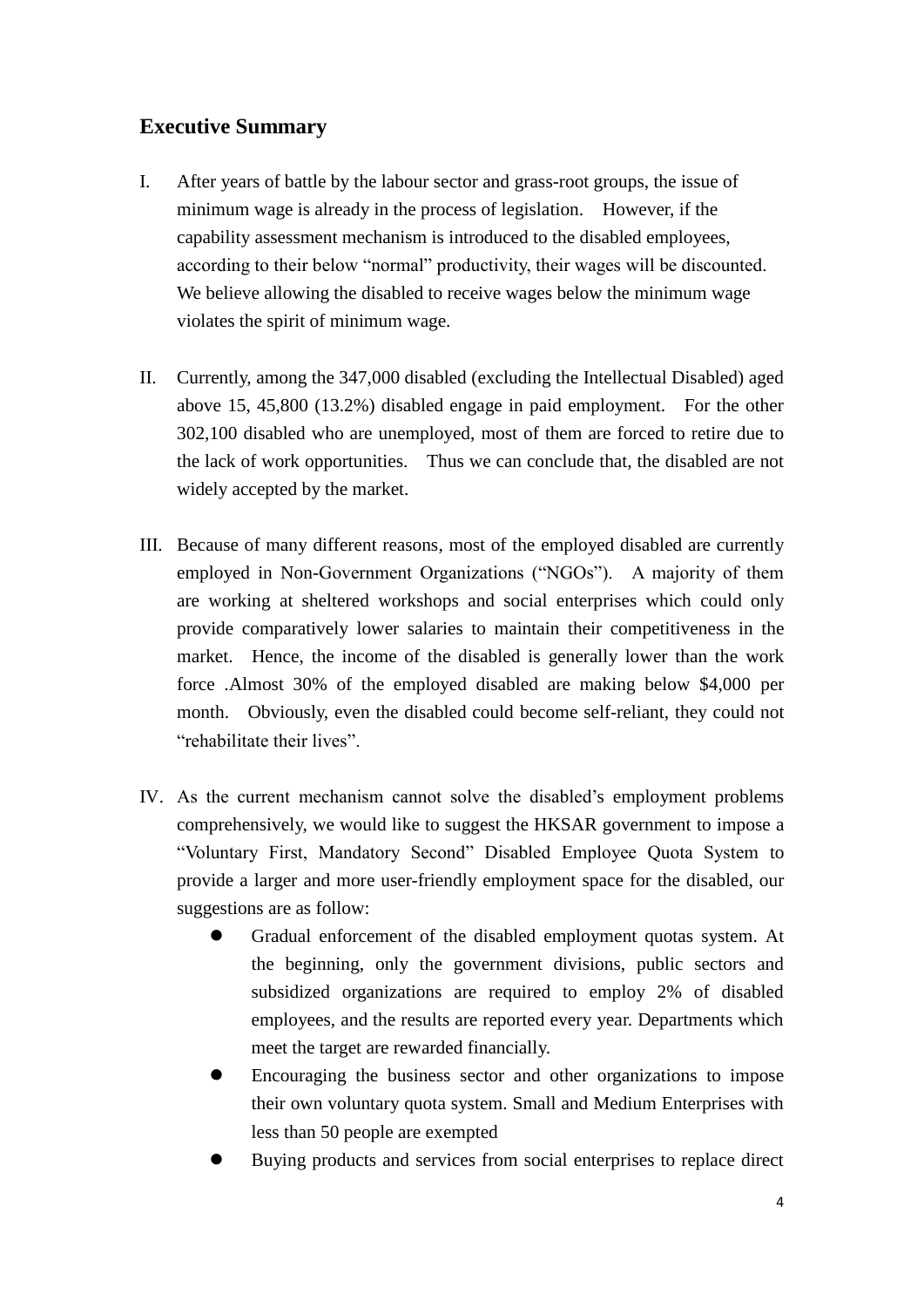employment of the disabled is also allowed.

- May provide tax concessions and other support to reward the organizations that meet the target.
- Finally, institutionalizing the above measures through the legislative system when the society has a common consent on employing the disabled.
- V. Apart from the above mentioned, for the improvement of livelihood of the disabled, it is not enough by simply providing them with employment opportunities alone. If the disabled could only make low incomes, they could not even support their own daily livings, and their difficulties are not resolved. Hence, both the legislation of minimum wages and the creation of employment opportunities for the disabled are indispensable and should be carried out at the same time.
- VI. Nevertheless, the legislation of minimum wage is to guarantee each labour is paid with adequate income for making a living and to ensure he labour could lead a decent life. If the meaning of "labour" is those who contribute their effort in production, it is not justifiable that the disabled are to be exempted. In order to make sure the operational cost of enterprises will not soar, governments in different countries usually set the minimum wage at a comparatively low level. If the disabled are to be paid at a discount of the minimum wage according to their capability assessment, what is the ultimate meaning for protecting them in accordance with the minimum wages?
- VII. The arrangement for the disabled to call for a voluntary capability assessment is an acceptable solution to protect the employment opportunities of the disabled from negative impact. In this case the employer will not need to bear the cost of the enforcement of minimum wage, but since there is no disability social security in Hong Kong, if the disabled take the discounted wage, they cannot even maintain their basic livings. Therefore the government is responsible to fill the gap between the discounted wage rate and the minimum wage. If the disabled are evaluated as possessing half of productivity of an able-bodied worker, that particular employer may give 50% of the minimum wages to that employee, while the remaining 50% should be paid by the government...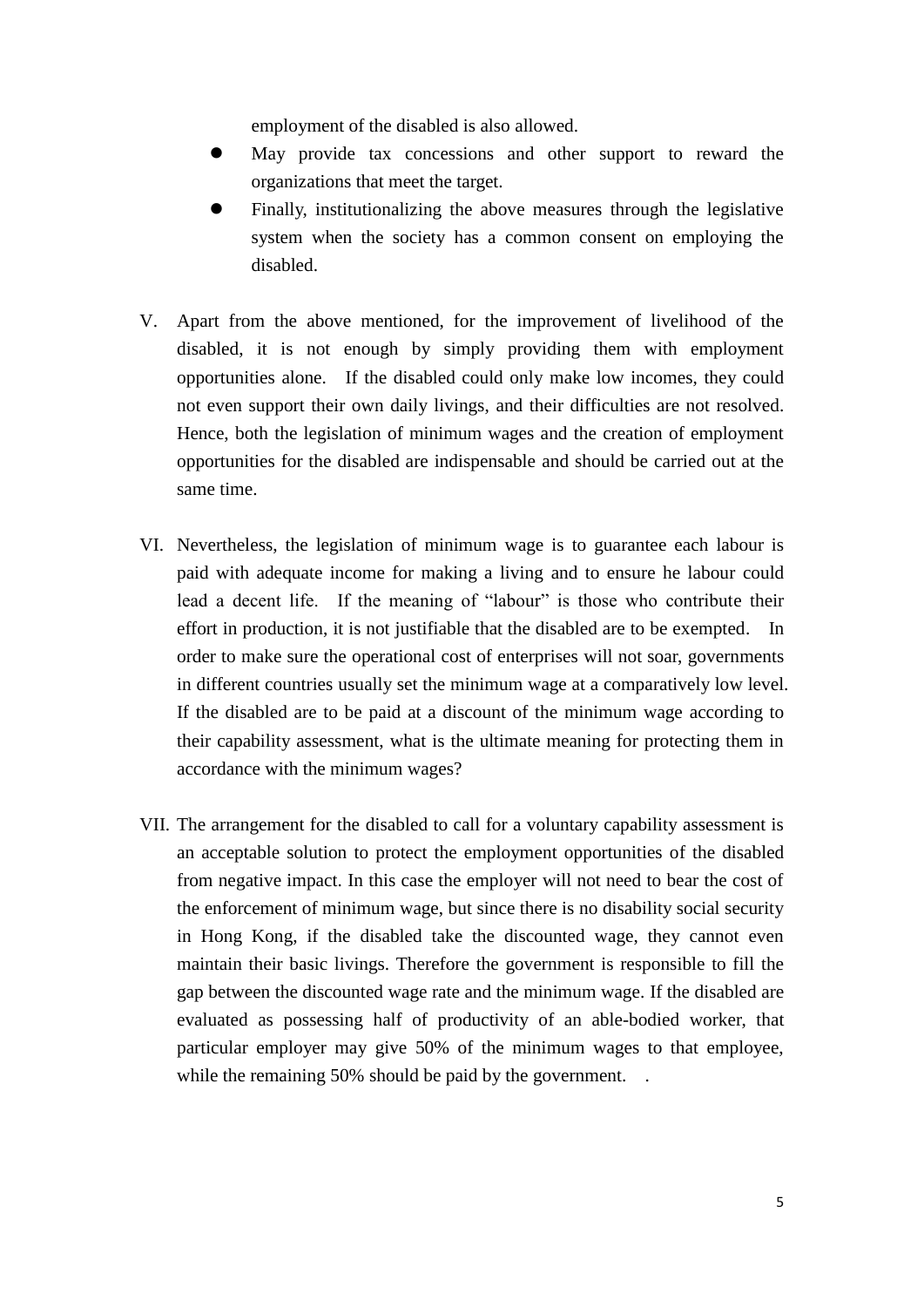#### **1.** 引言

- 1.1 經勞工界和基層團體多年的爭取,最低工資已開始展開立法程序,相信 香港在不久將來應可落實最低工資。不過,仍有部份商界人士和勞顧會 的資方代表表示最低工資只會增加成本,變相影響勞工的就業機會。而 過去普遍不太願意聘用殘疾人士的部分資方代表更表示,如將殘疾人士 納入最低工資的保障範圍,僱主極可能因此而棄用殘疾人士,令殘疾人 士的就業情況更為困難。為此,有商界人士主張最低工資應豁免殘疾人 士,以保障他們的就業機會。
- 1.2 就商界和資方提出的建議,我們不禁要問,若政府政策維持現狀,殘疾 人士在就業市場上是否得到充足的就業機會?即使有就業機會,他們又 是否可以得到足夠他們過有尊嚴生活的合理待遇?而制訂最低工資的理 念又可否同時應用在殘疾人士身上?為此,社區發展動力培育希望藉此 立場書表達我們對上述問題的立場和建議方案。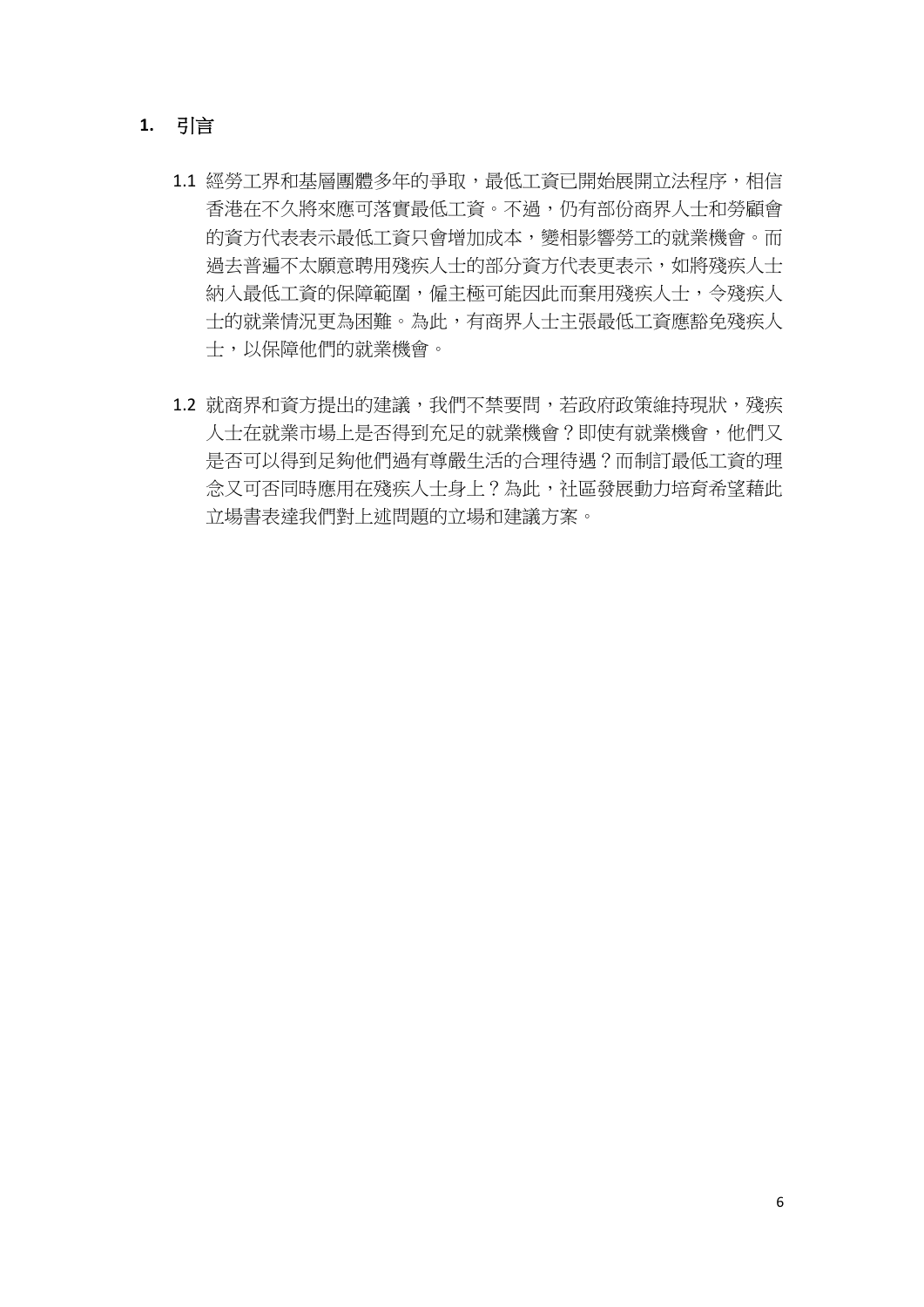#### **2.** 殘疾人士的現況

2.1 根據政府統計處在 2008 年出版的《第 48 號專題報告書:殘障人士及長 期病患者》,全港有 67,000-87,000\*名智障人士和 361,300 名殘疾人士。 在殘疾人士當中,以肢體殘疾、視障、聽障和精神病佔大多數,同時, 有約 238,900 名人士(66.5%)表示自己只有單一種殘疾類別,其餘約 122,400 名人士(3.9%)表示自己有多於一種殘疾類別(表一)。

|        | 只有一種數目  | 多於一種數目  | 總數                  | 佔人口百分比      |
|--------|---------|---------|---------------------|-------------|
| 肢體殘疾   | 92,700  | 95,100  | 187,800             | 2.7         |
| 視障     | 50,200  | 72,300  | 122,600             | 1.8         |
| 聽障     | 37,400  | 54,800  | 92,200              | 1.3         |
| 言語障礙   | 2,800   | 25,600  | 28,400              | 0.4         |
| 精神病    | 48,100  | 38,500  | 86,600              | 1.3         |
| 自閉     | 1,400   | 2,300   | 3,800               | 0.1         |
| 學習障礙   | 4,400   | 5,500   | 9,900               | 0.1         |
| 注意力不足/ | 1,900   | 3,600   | 5,500               | 0.1         |
| 過度活躍   |         |         |                     |             |
| 智障人士   |         |         | 67,000-87,000       | $1 - 1.3*$  |
| 總數     | 238,900 | 122,400 | 428300 -<br>448,300 | $6.3 - 6.6$ |

表一:按選定的殘疾類別及數目

資料來源:政府統計處

\*基於統計時較難取得準確的智障人士的資料,智障人士的總人數推算為 67000-87000 人

2.2 殘疾人士即使能刻服身體上的缺憾,也不代表他們能自力更生。因為就 業市場上提供予殘疾人士的機會明顯不多,即使有機會工作,亦不代表 他們所得的工資足夠他們過有尊嚴的生活。現時,在 347,000 名 15 歲以 上殘疾人士中(不包括智障人士),只有 45,800 人(13.2%)從事受薪工作, 遠遠低於一般市民 60.2%的勞動參與率。在未能於就業市場覓得工作的 302.100 名殘疾人十當中,有絕大部份因苦無工作機會而無奈地選擇退 休,並依靠申領綜援或家人支持來支付其日常生活開支。因此,退休人 士在殘疾人士的比率為 63.7%,遠遠高於一般市民的 16.7%(表二)。明顯 地,殘疾人士仍未被市場廣泛接納。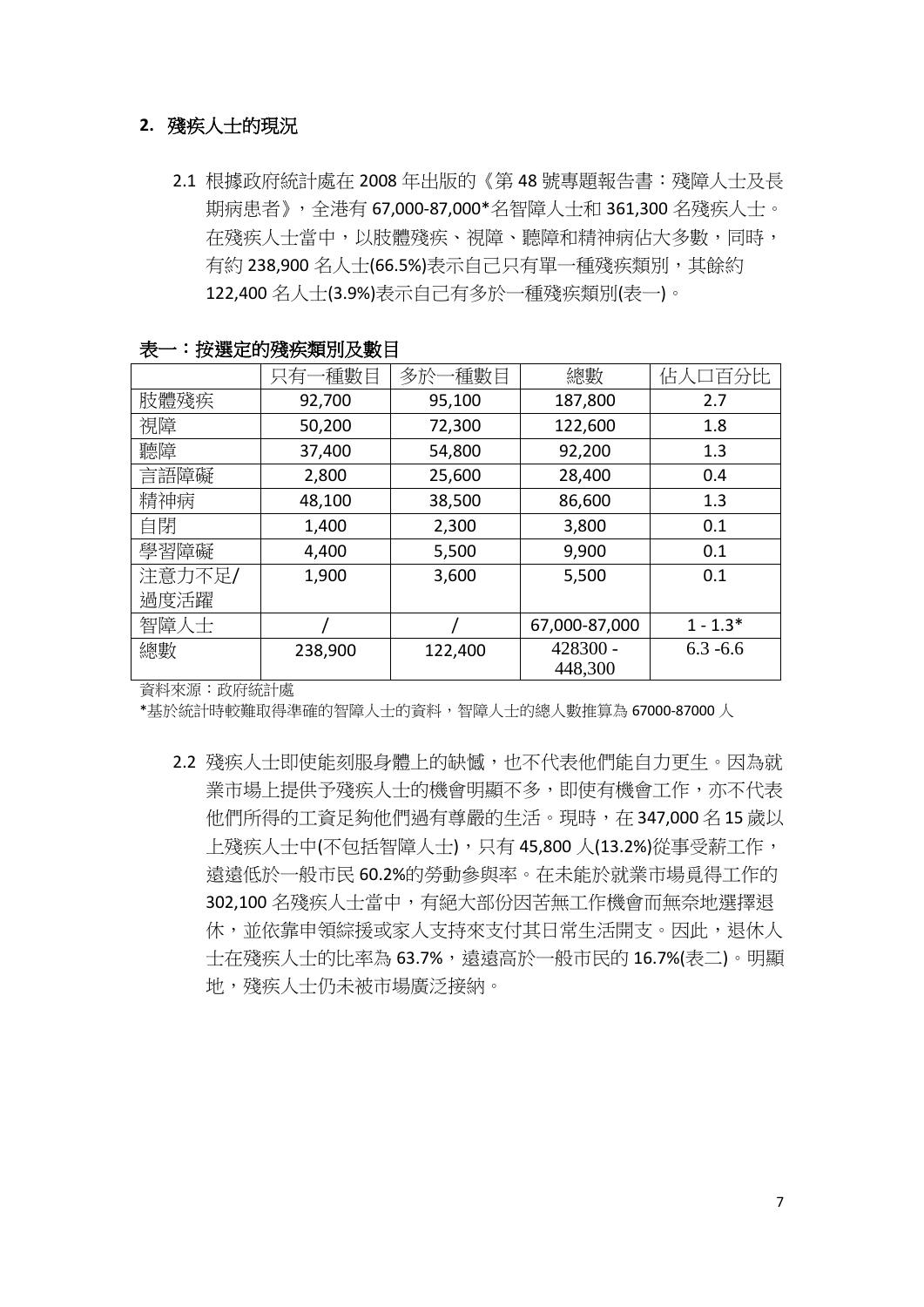|  | 按年齡和經濟活動身份劃分的殘疾人士數目 |  |
|--|---------------------|--|

|        | 數目      | 百分比    | 整體人口百分比 |
|--------|---------|--------|---------|
| 15 歲以下 | 13,400  | 3.7    | 13.3    |
| 15 歲以上 | 347,900 | 96.3   | 86.7    |
| 從事受薪工作 | 45,800  | 13.2   | 60.6    |
| 沒有工作   | 302,100 | 86.8   | 39.4    |
| 退休     | 221,500 | (63.7) | (16.3)  |
| 料理家務   | 21,400  | (6.2)  | (11.1)  |
| 學生     | 5,100   | (1.5)  | (8.4)   |
| 其他     | 54,100  | (15.5) | (3.7)   |
| 總數     | 361,300 | 100.0  | 100.0   |

資料來源:政府統計處

\*智障人士不包括在內

2.3 礙於身體缺憾,殘疾人士大多未能滴應主流教育制度,致使他們的教育 程度明顯較整體人口為低。在知識型經濟下,沒有殘疾的低學歷勞工在 市場上找一份長工也困難重重,更何況學歷水平相對較低的殘疾人士 呢?這不但解釋了殘疾人士的低勞動參與率,更解釋為何殘疾人士大多 從事非技術工人的基層工作(表三)。

|           | 數目     | 百分比   | 整體人口百分比 |
|-----------|--------|-------|---------|
| 經理、行政和專業人 | 8,900  | 21.6  | 36.3    |
| 員         |        |       |         |
| 文員        | 6,700  | 16.3  | 15.6    |
| 服務或銷售人員   | 5,700  | 13.8  | 15.4    |
| 工藝及相關人員   | 2,300  | 5.6   | 7.5     |
| 機械操作及裝配員  | 1,900  | 4.5   | 6.2     |
| 非技術工人     | 15,600 | 37.9  | 18.8    |
| 總計        | 41,000 | 100.0 | 100.0   |

表三:按職業劃分的殘疾人士數目

資料來源:政府統計處

\*智障人士不包括在內

2.4 礙於各種因素,在職的殘疾人士目前大多受聘於非牟利的政府機構,他 們大多在庇護工場和社會企業工作,這些機構為維持在市場上的競爭 力,只能提供較低的薪酬。正因如此,殘疾人士的收入亦普遍低於整體 勞動人口,有近三成就業的殘疾人士每月收入少於\$4,000(表四),可 見,殘疾人士即使「自力」也未必可以「更生」。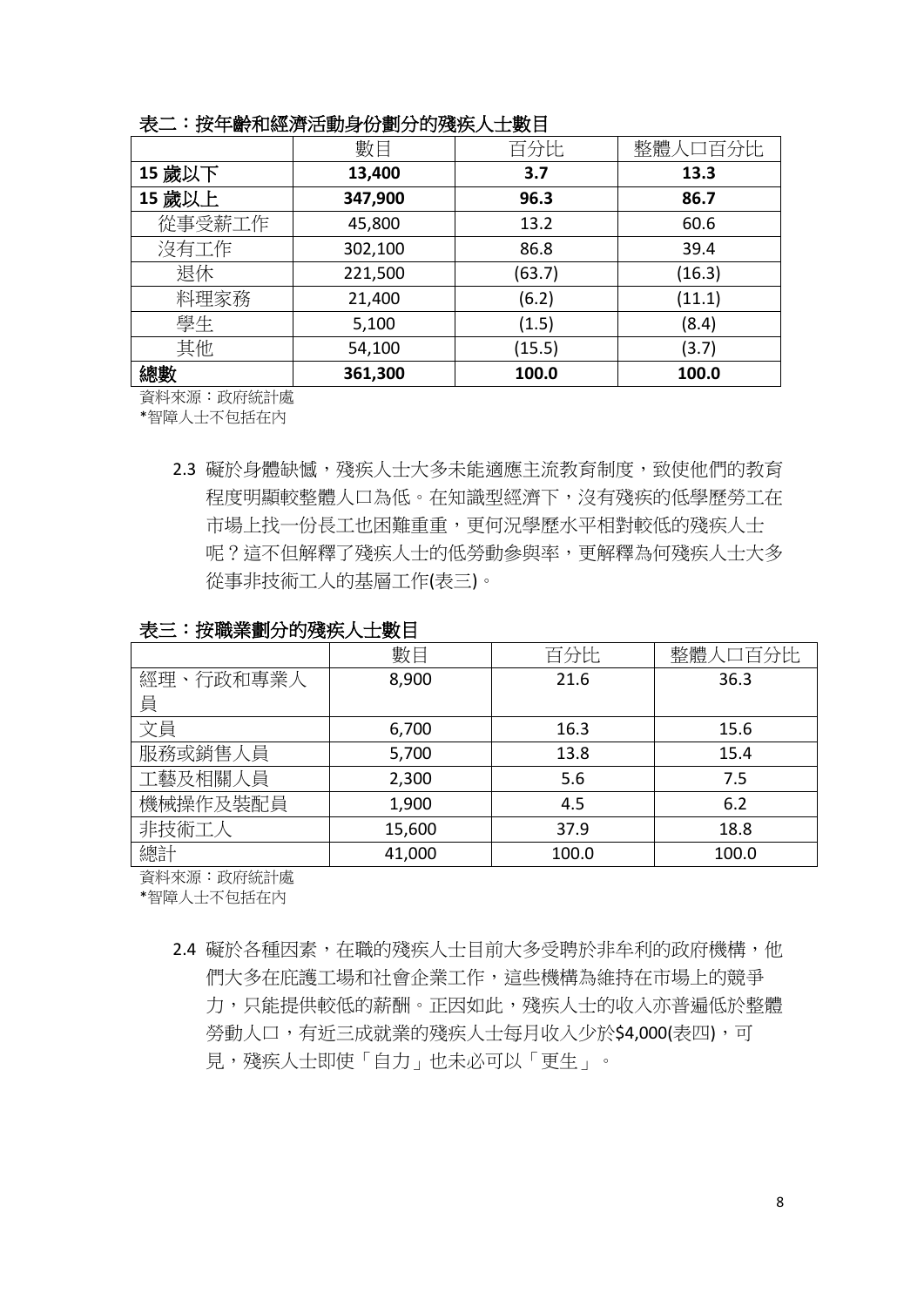|               | 數目     | 百分比     | 整體人口百分比  |
|---------------|--------|---------|----------|
| $<$ 4,000     | 11,500 | 28.0    | 11.7     |
| 4,000-6,999   | 9,100  | 22.2    | 14.8     |
| 7,000-9,999   | 6,600  | 16.2    | 20.9     |
| 10,000-14,999 | 5,700  | 13.9    | 18.9     |
| 15,000-19,999 | 2,400  | 5.8     | 10.5     |
| >20000        | 5,700  | 13.9    | 23.2     |
| 總計            | 41,000 | 100.0   | 100.0    |
| 收入中位數         |        | \$6,800 | \$10,100 |

#### 表四:按收入劃分的殘疾人士數目

資料來源:政府統計處

\*智障人士不包括在內

- 2.5 基於上述原因,殘疾人士若希望自力更生,他們普遍面對就業機會不多 和工資過低的問題。工資過低還可透過最低工資立法保障,但就業機會 不足就只能透過政府政策,為有能力工作的殘疾人士提供額外的就業職 位。不過,社會究竟要額外創造多少個職位才能滿足現時的潛在需求?
- 2.6 或許我們可以用以下的推算方法為參考。現時有 41,000 名在職殘疾人 士,他們大多散居在住戶內,且不需要別人照顧其日常生活和協助其往 返工作地點。若我們以此準則作為殘疾人士外出工作的基本條件,那現 時殘疾人士的潛在勞動人口肯定遠遠在 41,000 名以上。因為現時有 295,400 名殘疾人士居住在住戶內,無需別人協助照顧其日常生活的有 169,800 名,而當中最多只有一成外出時需要他人協助。可見,最少有 150,000 名殘疾人士有絕對的自我照顧能力,撇除當中有兩成已達退休 之年,即現時香港殘疾人士的潛在勞動參與人口可能高達 120,000 人(智 障人士還未計算在內)。
- **2.7** 由於商界缺乏誘因聘用殘疾人士,如我們真的希望協助殘疾的潛在勞動 人口就業和自力更生,那非靠政府的政策協助不可。究竟政府現行在有 關方面的政策有沒有改進的地方?如有,又應如何改進?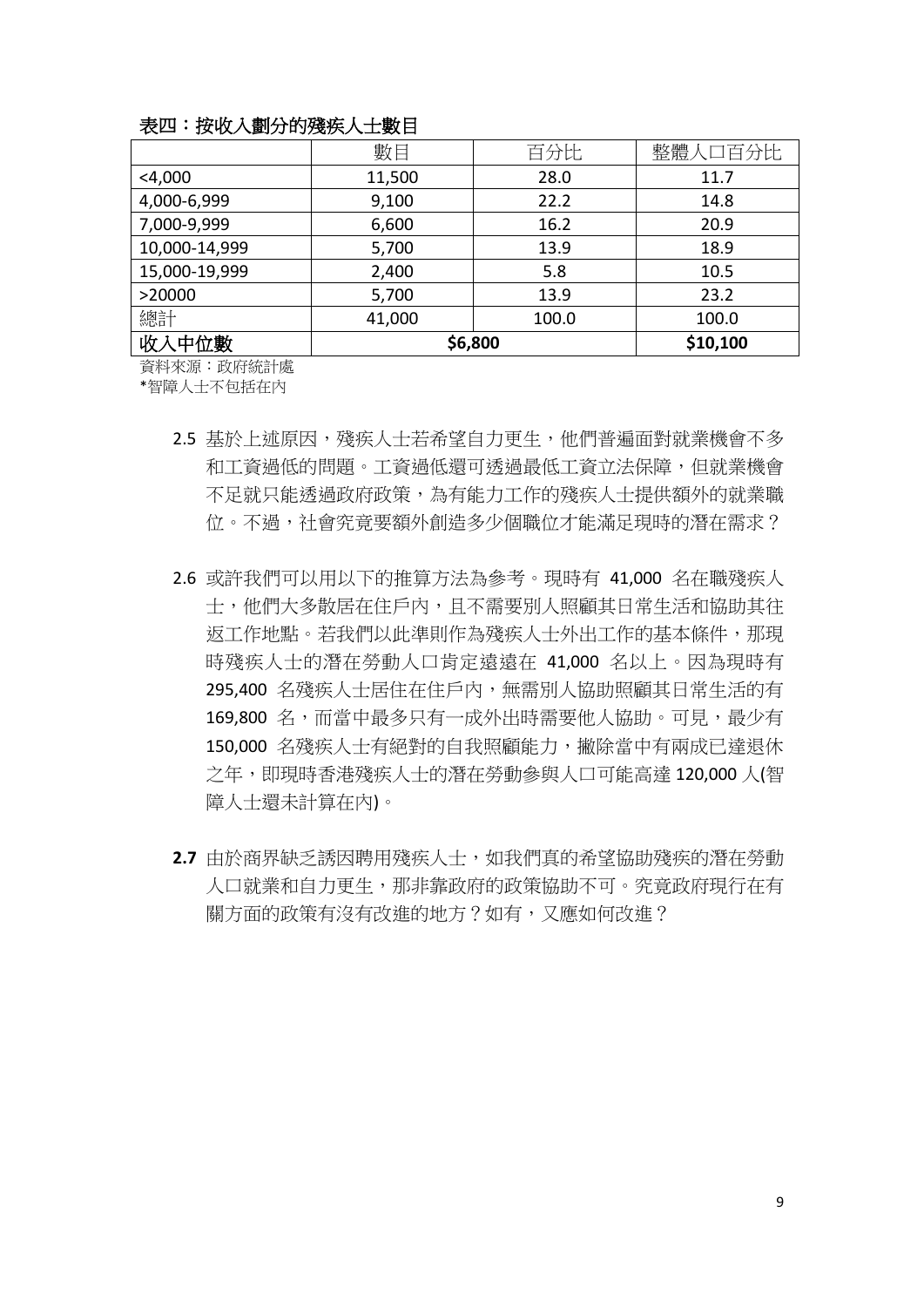#### **3.** 政府現行鼓勵殘疾人士就業的政策

- 3.1 政府表示,現時已為殘疾人士提供一系列就業和職業康復服務,為他們 獲取切合市場需要的工作技能。這些服務包括:
	- 為暫時未具能力於公開市場就業的殘疾人士提供職業康復服務,以 提供他們提升他們的工作能力和公開就業機會;
	- 透過技能訓練中心、綜合職業訓練中心、僱員再培訓計劃、輔助就 業服務和在職培訓計劃為有能力公開就業的殘疾人士提供切合市場 需要的職業訓練或再培訓課程;
	- 成立康復服務市場顧問辦事處,向公私營機構推介殘疾人士的工作 能力及宣傳由庇護工場、輔助就業、綜合職業康復服務中心和殘疾 人士社會企業所提供的服務和產品;
	- 為正在求職的殘疾人士和有意聘用殘疾人士的僱主提供就業選配服 務,並為投考政府職位的殘疾人士提供多項優先受聘的安排;
	- 推行一系列的專題計劃以協助殘疾人士受聘和鼓勵僱主聘用殘疾人 士。計劃包括:殘疾人士在職培訓計劃、「陽光路上」培訓計劃、 「創業展才能」計劃、「就業展才能」計劃和殘疾人士試工計劃等。
- 3.2 單看所涵蓋的範圍(職業訓練、服務推介、配對職位),政府提供的服務 確實看似全面。不過,有關服務的深度明顯不足。在職業訓練方面,殘 疾人士所缺乏的並不是受訓機會,而是工作機會,即使政府作為香港聘 用最多殘疾人士的僱主,受聘的數目也不過是區區數千人。試問單靠政 府自行聘用,又怎能滿足現時殘疾人士的潛在勞動需求?
- 3.3 在服務推介方面,無疑社會企業和庇護工場對促進殘疾人士工作不遺餘 力,但礙於競爭力始終不及健全人士,服務單位只能透過超低價來增加 競爭力。就 02/03 年度看,殘疾人士在疪護工場工作,平均月入\$588, 輔助就業的平均月入為\$2693。這顯示殘疾僱員就算勤奮工作,最終只 能領取低微的薪酬。若政府讓專為殘疾人士提供就業機會的社會企業和 庇護工場在自由市場下競爭,即使政府再加強在服務推介方面的工作, 也未必可以改善殘疾人士的就業現況。
- 3.4 在配對職位方面,現時勞工處展能就業科有為殘疾人士提供就業配對服 務,但礙於服務人手和僱主對聘用殘疾人士的意欲不大,令每年只有約 3000 名殘疾人士能透過有關服務成功找尋工作,相較於潛在殘疾勞動 人口的數量,有關服務明顯只是杯水車薪。更何況,即使政府為有意聘 用殘疾人士的僱主在試工期間提供津貼,但在缺乏人手跟進下,究竟有 幾多殘疾人士能在工作上適應下來,而當中又有幾多僱主能提供協助予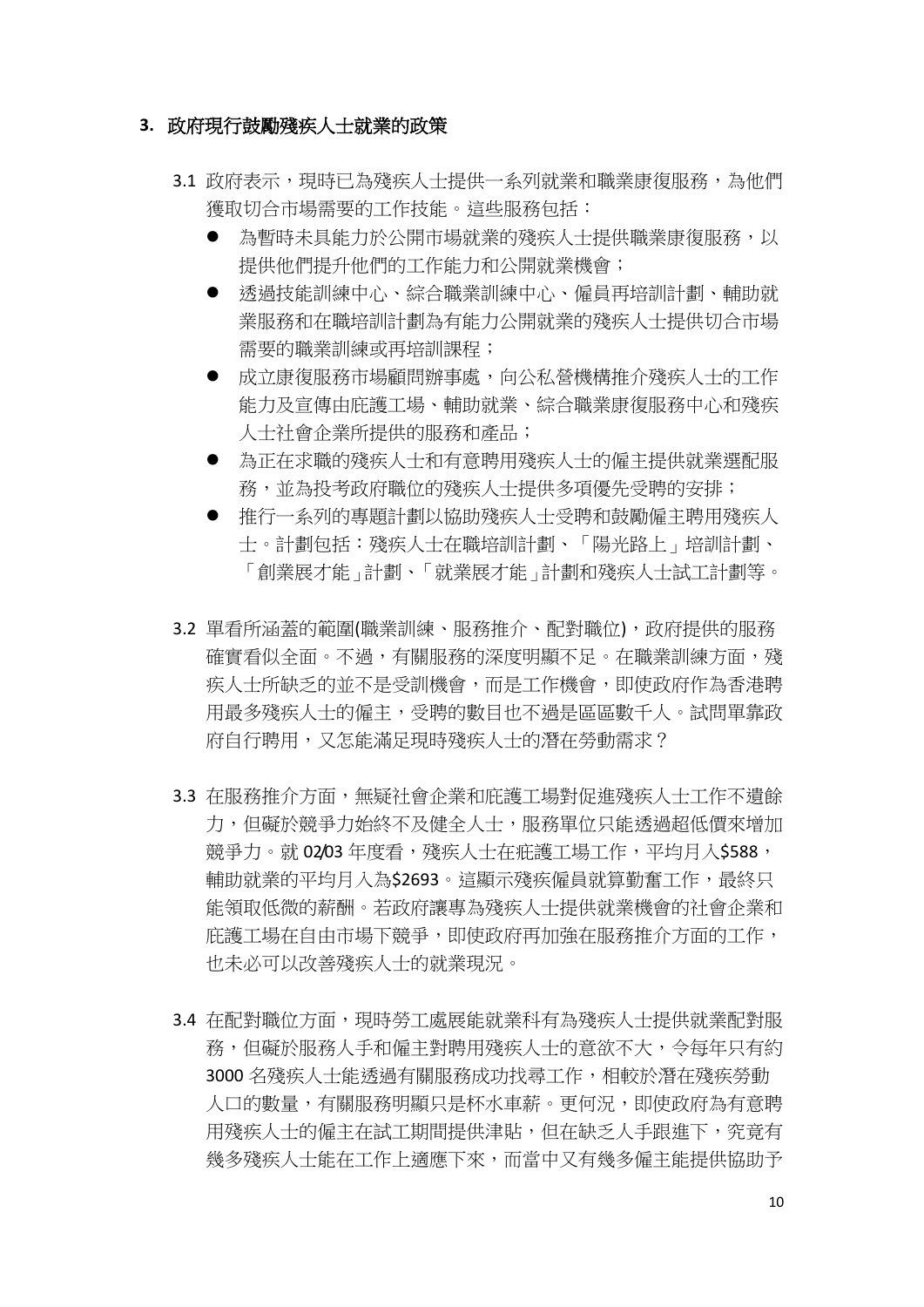受聘的殘疾人士,讓他們適應工作環境?若整套機制缺乏監管,不法商 人便可利用有關漏洞來騙取津貼。

- 3.5 正因為現行機制並未能全面解決殘疾人士的就業問題,因此我們建議政 府實行先自願後強制的就業配額計劃,為殘疾人士提供更友善和更多的 就業空間,具體建議如下:
- 3.6 如今,有很多國家,包括中國、印尼等發展中國家,已實施殘疾人士就 業配額制度:

| 國家  | 機構僱員人數 | 最低殘疾僱員比例   |
|-----|--------|------------|
| 意大利 | 36     | 15%        |
| 法國  | 20     | 6%         |
| 德國  | 16     | 6%         |
| 波蘭  | 50     | 6%         |
| 盧森堡 | 政府     | 5%         |
|     | 25-49  | 1%         |
|     | 50-299 | 2%         |
|     | $300+$ | 4%         |
| 匈牙利 | 20     | 5%         |
| 奧地利 | 25     | 4%         |
| 愛爾蘭 | 政府     | 3%         |
| 西班牙 | 政府     | 3%         |
|     | 50     | 2%         |
| 台灣  | 政府 50  | 2%         |
|     | 100    | 1%         |
| 韓國  | 300    | 2%         |
| 日本  | 政府 56  | 1.8%       |
|     | 300    |            |
| 越南  | 未注明    | 2%         |
| 中國  | 按地區    | $1.5 - 2%$ |
| 印尼  | 100    | 1%         |
| 泰國  | 200    | 0.5%       |

資料來源:香港理工大學應用社會科學系非政府機構聘用殘疾人士簡報

各國規定機構的最低殘疾僱員比例由 0.5% - 15 %不等;而需要按比例僱 用殘疾人士的機構僱員人數為 16 至幾百不等。我們認為香港政府除了可 參考以上各國的要求去制定其配額制度外,也需要長期注視就業市場的 供求情況去制定政策。上文計算出香港現時最少有 120000 適齡的殘疾人 士有相當的工作能力去投入勞動市場;而根據香港統計處的數字,二零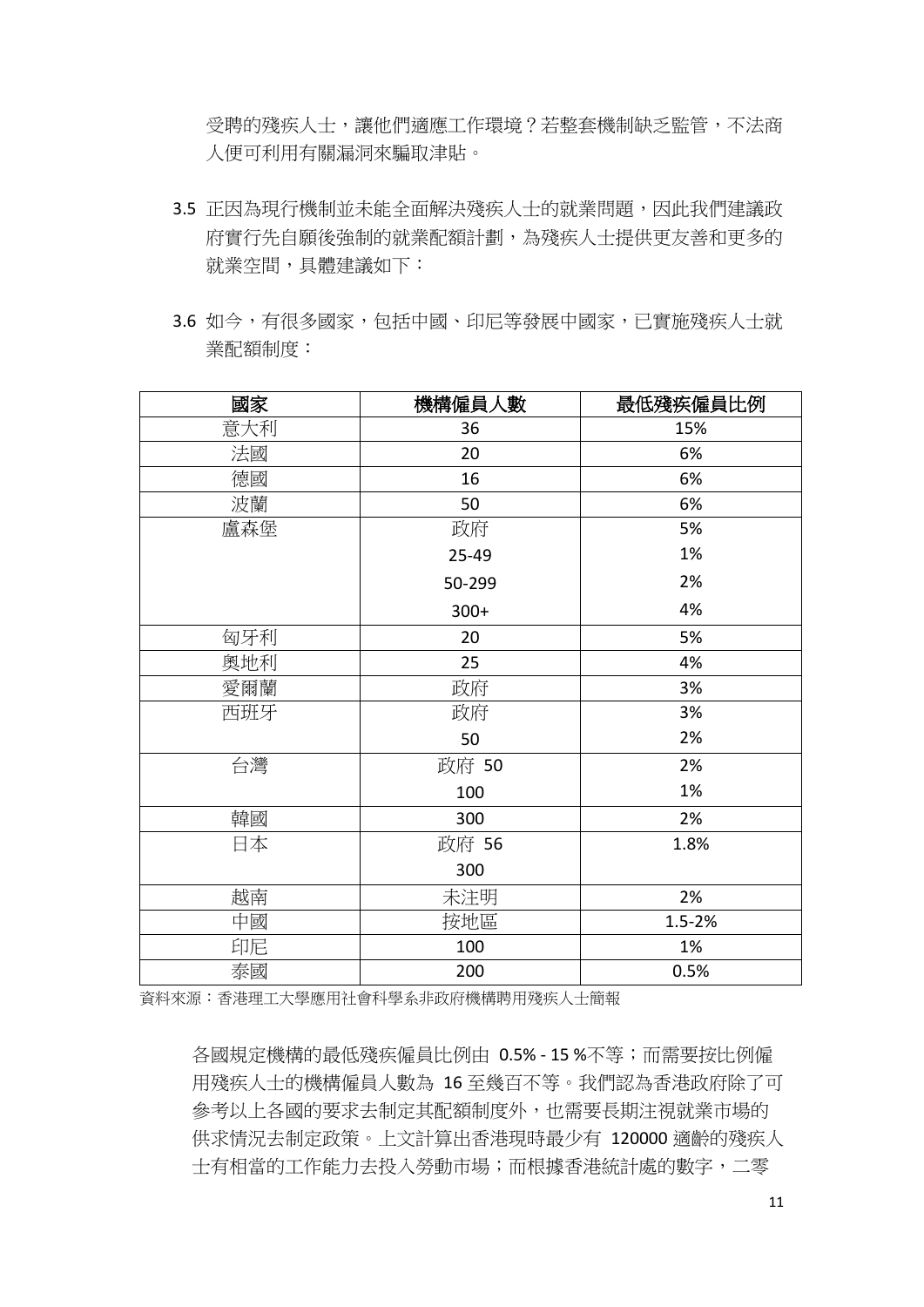一零年二月全港的總勞動人口為 3 672 700。那即是說,大約每一百個勞 動人口裡面便最少有 3 個有工作能力的殘疾人士。因此,香港政府應將 殘疾人士配額制度中受僱率的目標訂在每間公司的2%,然後日後逐步提 升至 3%或以上。

● 首先要求政府部門及所有公營部門,受資助機構推行 2%配 額,每年匯報結果,並推動商界及其他機構推行自願配額制。政府 可考慮提供稅務優惠及其他支援, 以獎勵達標之機構。;

- 為加強私人企業的社會責任,凡僱員人數超過 100 人的企業應最少 聘用2名殘疾人士。根據公司註冊處資料,截至 2009年10月,香 港共有約 15,000 間企業聘用 100 人或以上,以此推算,可額外增加 30,000 個職位;
- 為未有殘疾人士就業配額要求的中、小型企業提供優惠,鼓勵它們 聘用殘疾人士,例如有關聘用殘疾人士的薪金開支可享有 100%的 稅務減免;

● 如合平資格的企業基於各種原因無法聘用足額的殘疾人士, 企業可選擇購買由專門聘用殘疾人士的社會企業和庇護工場所提供 的服務,唯每年合約額不能低於殘疾僱員在市場上的平均工資乘以 所需聘用的殘疾僱員總和。

 由於香港就業市場對於為殘疾人士創造就業仍不是抱很開放 的態度,香港政府可以考慮按步就班,先鼓勵公司每一百人聘請 2 名殘疾人士,長遠而言讓市場逐漸接受及認同殘疾人士的工作能力 後,才要求公司每一百人聘請 3 名殘疾人士。

● 最後,當社會上對這種做法有一定認知時,可考慮跟隨其他 國家以立法去制度化以上的配額制度,進一步保障殘疾人士的工作 機會。

#### **4** 為殘疾人士提供收入保障的需要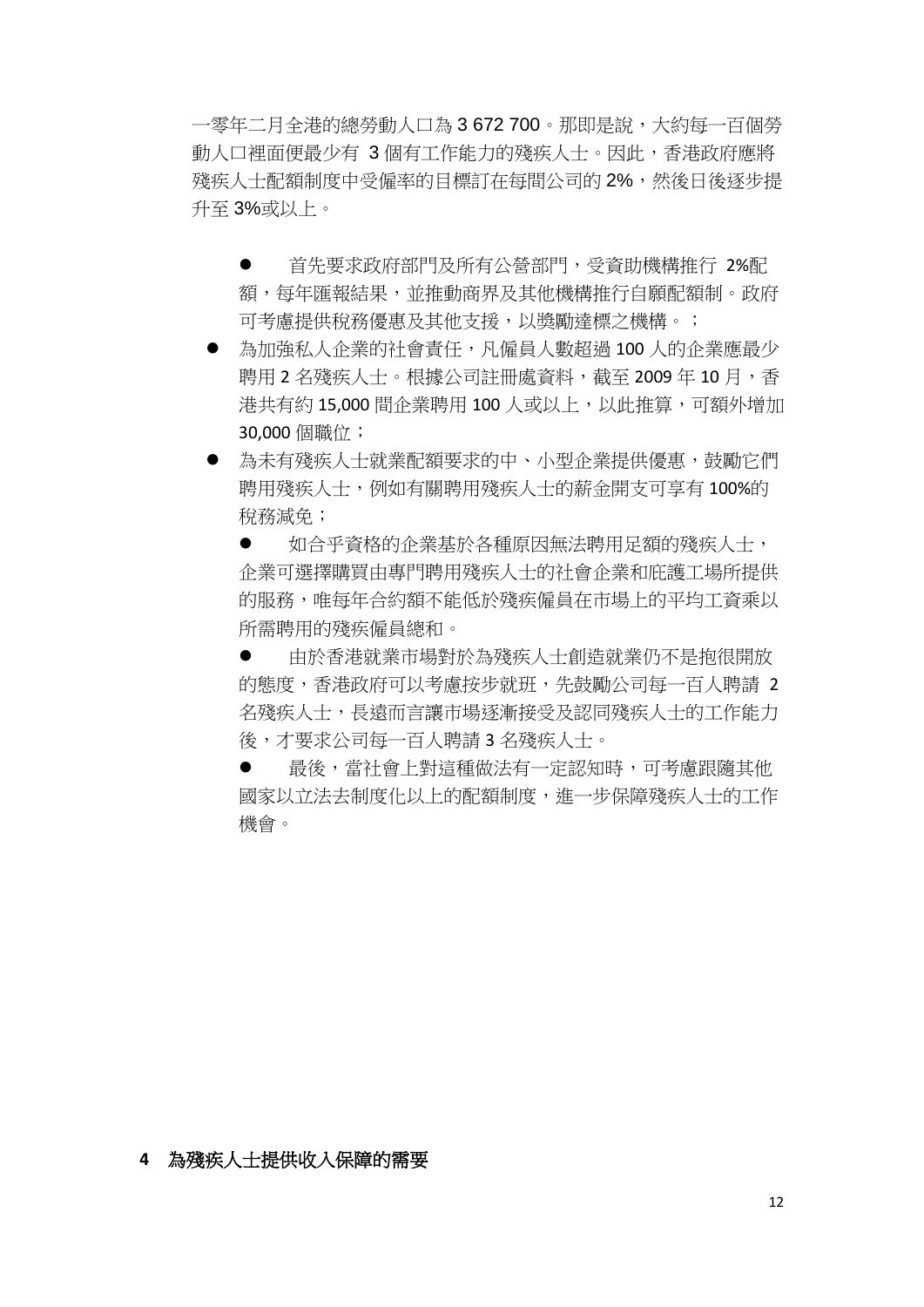- 4.1 要改善殘疾人士的生活, 單純提供就業機會並不足夠, 因為若受聘的殘 疾人士只能獲得低薪工作,連應付自己的生活開銷也不足夠,那對解決 殘疾人士所面對的困難並無幫助。因此,為殘疾人士制訂最低工資必需 與以上創造就業職位的建議同步進行,缺一不可。
- 4.2 在釐訂最低工資額時,外國政府均採用大致相若的準則,包括當前的經 濟表現、工人的基本需要、平均工資、勞動生產力、通脹率及就業情 況。在廣東及深圳,有關方面亦會考慮社會保障福利金額。縱使各國政 府釐訂金額的準則有異,但確保勞工付出勞力獲得合理和足夠生活的報 酬之目標卻始終如一。
- 4.3 不過,有輿論認為殘疾人士的工作能力不可與健全人士相提並論,若劃 一實施最低工資,對僱主、健全和殘疾的員工都不公平,因此,商界有 聲音要求將殘疾人士剔除出最低工資的保障範圍內,或通過工作能力評 核機制讓勞動者獲得一個以百分比計算的最低工資。連有聘用殘疾人士 的非政府機構也曾提出以聘用殘疾人士為主的社會企業和庇護工場應獲 豁免,確保他們可以低廉價錢在市場上競爭,變相保障殘疾人士的就業 機會。
- 4.4 可是,最低工資的訂立是確保每一名勞工均獲得能應付生活所需的工 資,確保他們能有尊嚴地生活。若勞工是指任何勞動付出者,君不見殘 疾人士有被豁免的理據。更何況,為確保企業的營運成本不會被大幅拉 高,各國政府在訂立最低工資時,通常設在一個甚低的水平,若殘疾人 士工資需按其工作能力的水平上再打折,究竟最低工資的設定對保障殘 疾人士又有何意義?
- 4.5 我們不禁要問,當香港已發展至相當富裕的水平時,社會是否仍能容忍 一個每周辛勤工作 44 小時,但只獲發一份不足應付生活所需的工資? 為何有人願意辛勤工作,卻要淪為朝不保夕?為何「自力」不能「更生」? 難道身體出現缺憾的人就註定要過著貧窮的生活,而社會面對如此境況 亦只可以坐以待斃?
- 4.6 相信外國政府在訂立最低工資時也曾面對上述問題,或許香港可以從其 他國家的經驗中找到一些靈感。綜觀各國例子,外國政府大多對將殘疾 人士納入最低工資持三大取向,分別為:豁免殘疾、評審機制和一視同 仁。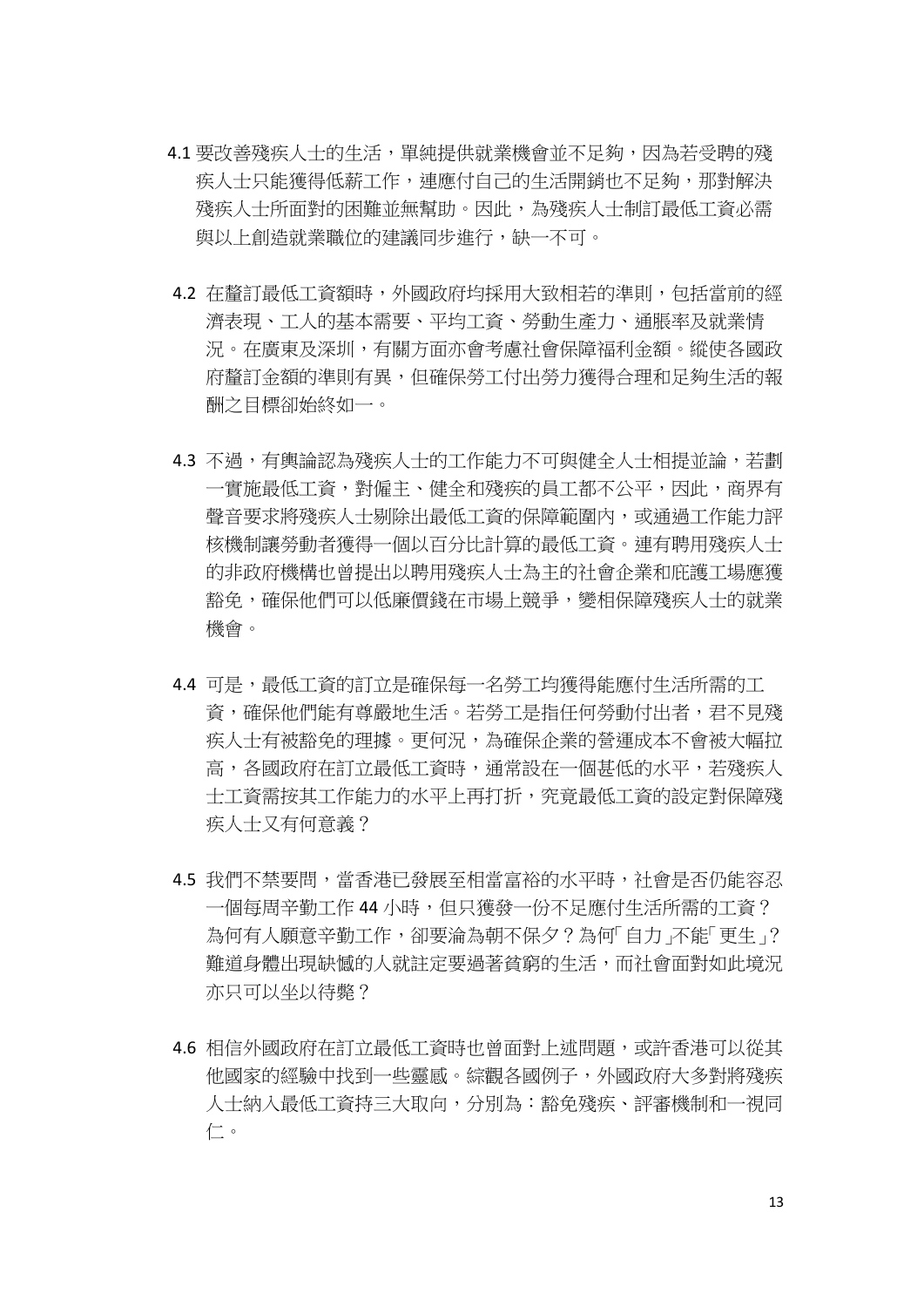- 4.7 豁免殘疾**(**南韓、廣東、深圳**)**:殘疾人士不是最低工資的保障範圍,如 企業聘請他們作員工,可不用支付最低工資,不論所聘請的殘疾員工在 履行職責時,其工作表現是否與健全人士有異。我們認為此做法與訂立 最低工資的原意背道而馳,對殘疾人士有歧視之嫌。
- 4.8 評審機制**(**澳洲、台灣、美國、新西蘭**)**:如殘疾僱員因傷殘而影響其工 作能力,以致履行職責時未能達到其工作要求,那該僱員須接受生產力 評估,僱主按其相較於健全人士生產力的百分比作為最低工資的計算準 則。在新西蘭,如勞資雙方有自願協議,經有關政府部份核實後,僱主 可向殘疾顧員發放低於最低工資的薪金。我們認為若評估工具運用不 宜,很容易出現濫用情況,如一名殘疾人士的生產力可能與健全人士無 異,但測試時卻被要求同時處理數項與工作崗位無關的事務。更何況, 打折後的最低工資是否仍足夠殘疾人士支付其日常生活所需也不得而 知。
- 4.9 一視同仁**(**日本、英國、愛爾蘭、西班牙**)**:在日本,只要殘疾人士能在 履行職責就可收取最低工資。在英國,殘疾人士被視為工人,而所有工 人不論其能力、生產力和效率,均能享有最低工資。我們認為從保障殘 疾人士的角度出發,此做法確實可取。不過,若殘疾僱員的生產力礙於 其身體缺憾而較健全人士低,強制僱主給予他們劃一的最低工資確實對 僱主不公平。更有可能發生的情況是,由於無論聘請一個普通的工人或 是一個殘疾人士做同一份低技術工作,僱主都需支付一樣的薪酬,僱主 便會更加趨向不聘請傷健人士,令傷健人士在自由市場裡的工作機會大 為減少。
- 4.10 究竟,有甚麼方法既可顧及殘疾人士的就業需要,又可確保他們所取 得的工資足以支付生活所需,更讓僱主能公平地按員工的工作表現支付 工資?我們認為殘疾人士的議價能力比其他邊緣勞工還要低,他們更需 要受到最低工資保障,所有企業(包括社會企業及庇護工場)都應向殘疾 僱員繳付最低工資。因為最低工資的精神在於不讓任何願意努力工作的 人,在付出勞力後所得的報酬連基本生活也維持不到。但不能否認,若 硬性規定僱主予生產能力弱的殘疾員工劃一的最低工資,即使實施就業 配額和提供其他誘因,僱主也未必會甘心聘用要求以外的殘疾人士。
- 4.11 為此,我們建議政府向聘用殘疾僱員的僱主提供補助,補助金額應诱 過由第三者負責的評核機制決定,確保機制不被濫用。如殘疾人士被評 為生產力只及健全人士的一半,那僱主按結果給予殘疾人士 50%最低工 資,而其餘的 50%則由政府支付。若最低工資最終定於全港入息中位數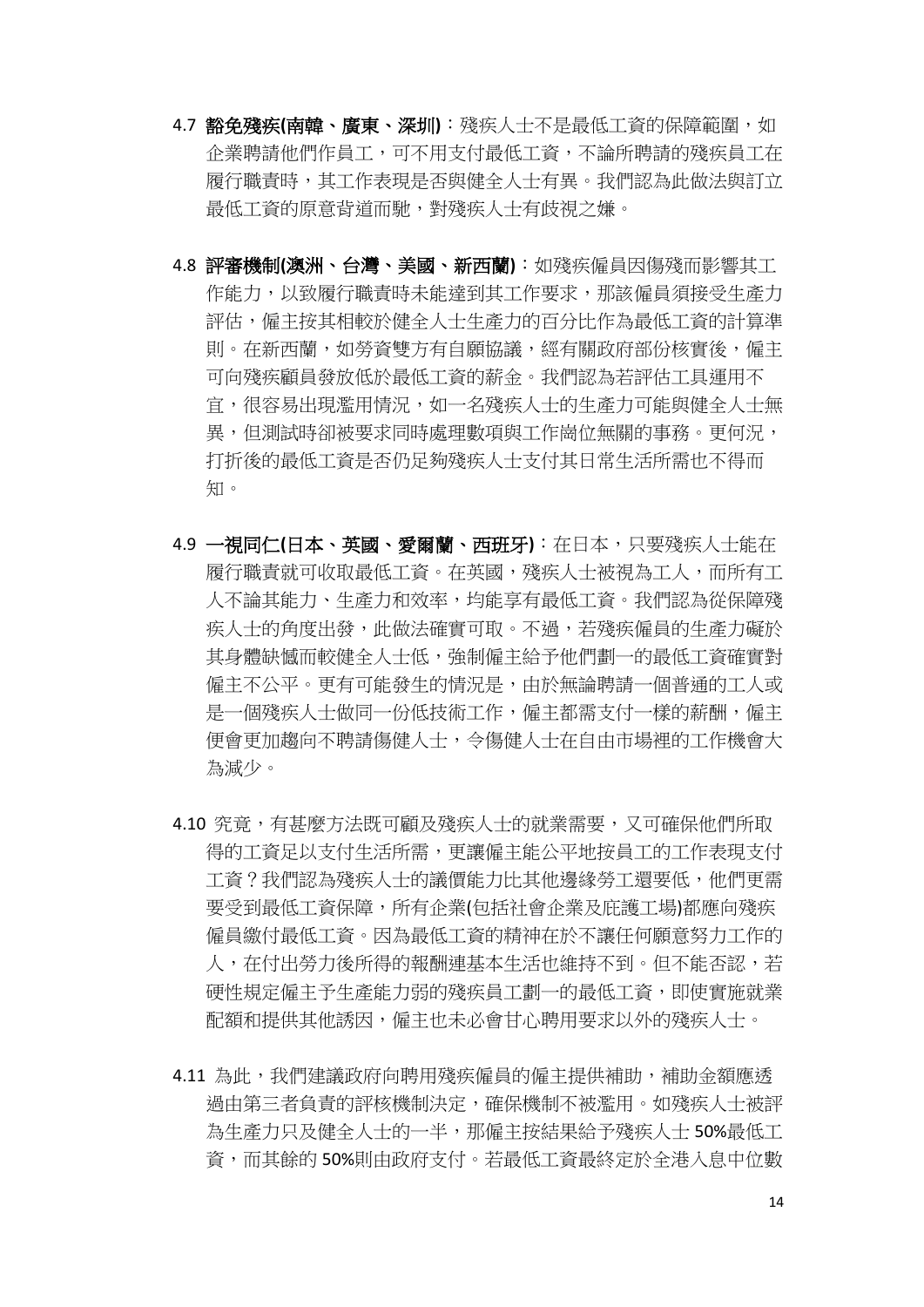的一半,即約\$5,000。政府向每名殘疾人士提供的補助金額定必低於社 會福利署向殘疾人士發放的標準綜援金額,可見此建議亦有利於庫房和 社會大眾。

- 4.12 政府應設立相應的上訴機制,若果殘疾僱員認為殘疾僱員的生產力評 估結果不能反映真實工作時的生產力,可以提出上訴要求。基於僱員的 生產力可能有所改變,僱員有權要求最快每六個月再進行評估,避免 「一試定生死」,這樣對勞資雙文都較公平。生產力評估的機制沒有上 限,若一個殘疾員工能執行比一個健全人士更多的工作,評估所得的生 產力可以多於 100%。
- 4.13 此外,有些僱主可能會以「試用期」為由,以低於最低工資的水平聘請 殘疾人士。根據《最低工資條例草案》,一個正常僱員有權就任何工資 期獲支付不少於最低工資的工資 <sup>1</sup>,而「工資期」包括了試工期。我們 認為政府應一視同仁,讓殘疾人士也視受同樣保障,讓他們能在試用期 取得最低工資,防止僱主以「試用期」為由去剝削殘疾僱員,符合最低 工資保障基本生活為理念的精神。
- 4.14 當試用期完結後,僱傭關係應維持正常,法例不應特別容許僱主終止 此關係,甚至準備修訂《殘疾歧視條例》去容許僱主這樣做,保障殘疾 人士不會因為自己的殘障弱勢而被利用及剝削。

 $\mathbf{1}$ <sup>1</sup> 《最低工資條例草案》第 7 條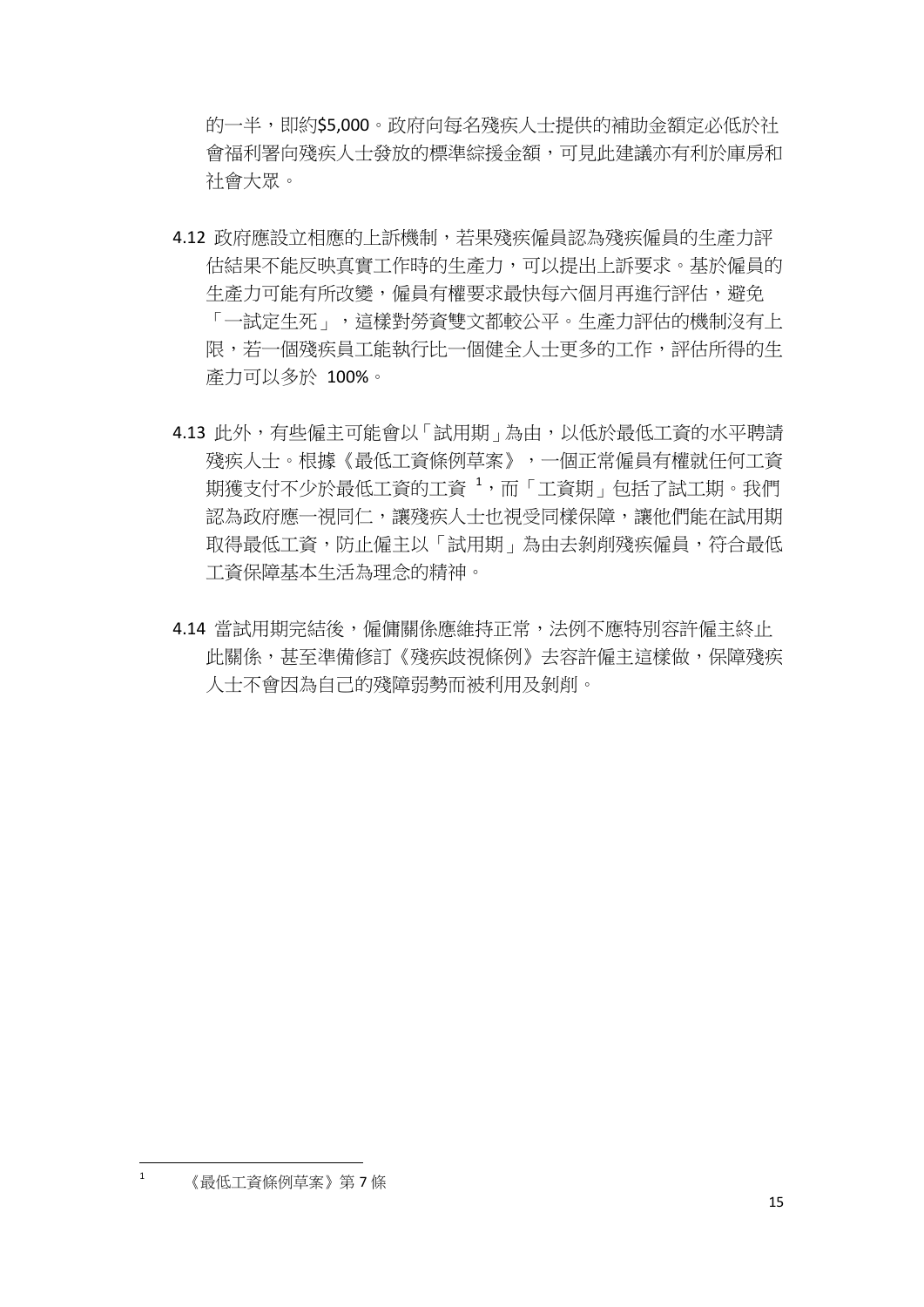#### 5 結語:創造就業及最低工資需同步進行

5.1 工資偏低和就業機會不足同樣是殘疾人士目前面對的就業難題。如只推 行最低工資,僱主定必捨難取易,放棄聘用殘疾人士,因此我們建議政 府實施殘疾人士配額制度,以先自願後強制的方式令殘疾人士的就業機 會不因為最低工資的確立而消失。另一方面,殘疾人士也應與其他人一 樣有基本的生活保障。讓殘疾人士自願透過生產力評核制度去衡量應得 的工資,其餘的由政府補貼,可以確保殘疾人士能獲得最低工資之餘, 減少僱主因為生產力的問題而為之卻步的情況。最後,我們相信一個願 意勤奮工作的殘疾人士的應有自力更生的機會,而合理工資是社會公義 的踐行。希望政府在制訂政策時,不要漠視殘疾人士目前面臨的困境。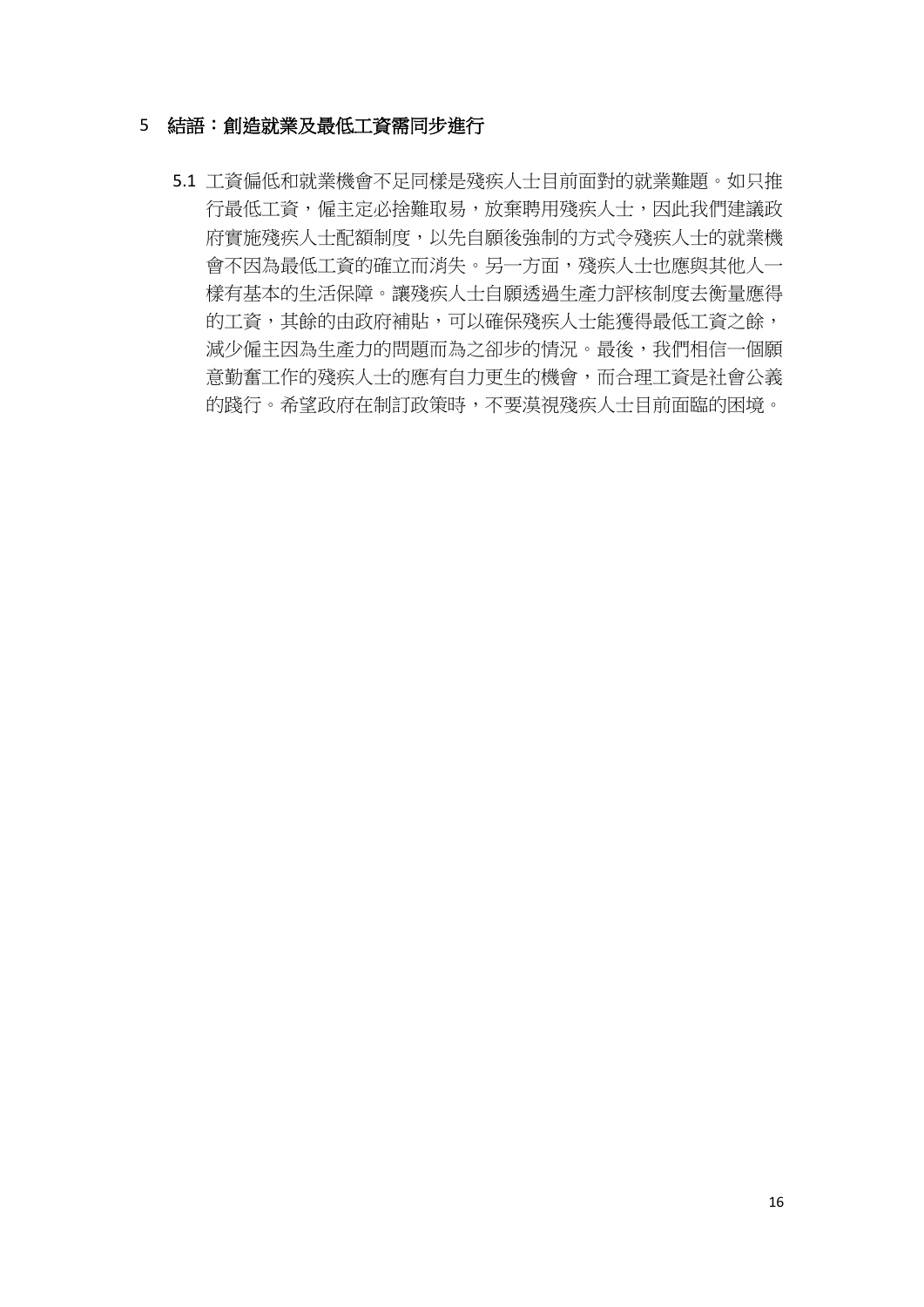#### **Introduction**

- 1.1 After years of battle by the labour sector and grass-root groups, the issue of minimum wages is already in the process of legislation. It is believed that the realization of minimum wage is possible in the near future of Hong Kong. However, some representatives from the commercial sector and the employers of Labour Advisory Board still consider such law would increase their costs, which may subsequently affect the employment opportunities of the labours. For those employers who are generally not willing to recruit the disabled have even indicated that, they may minimize the chances of recruiting them if they are under the protection of minimum wage. Subsequently, it may worsen the employment opportunities of the disabled. Hence, some representatives from the commercial sector have proposed that the disabled should be exempted from the protection of minimum wages, with a view to protect their employment opportunities.
- 1.2 Based on the proposal from the commercial sector and the employers, we want to know, if the HKSAR government maintains its current policies, will those disabled have adequate employment opportunities? If this is the case, will they be rewarded with reasonable wages for a decent life? Would the conceptual idea of minimum wage be applicable to those disabled? Therefore, Community Development Initiative ("CDI") would like to declare our stand and present our proposal on this particular issue.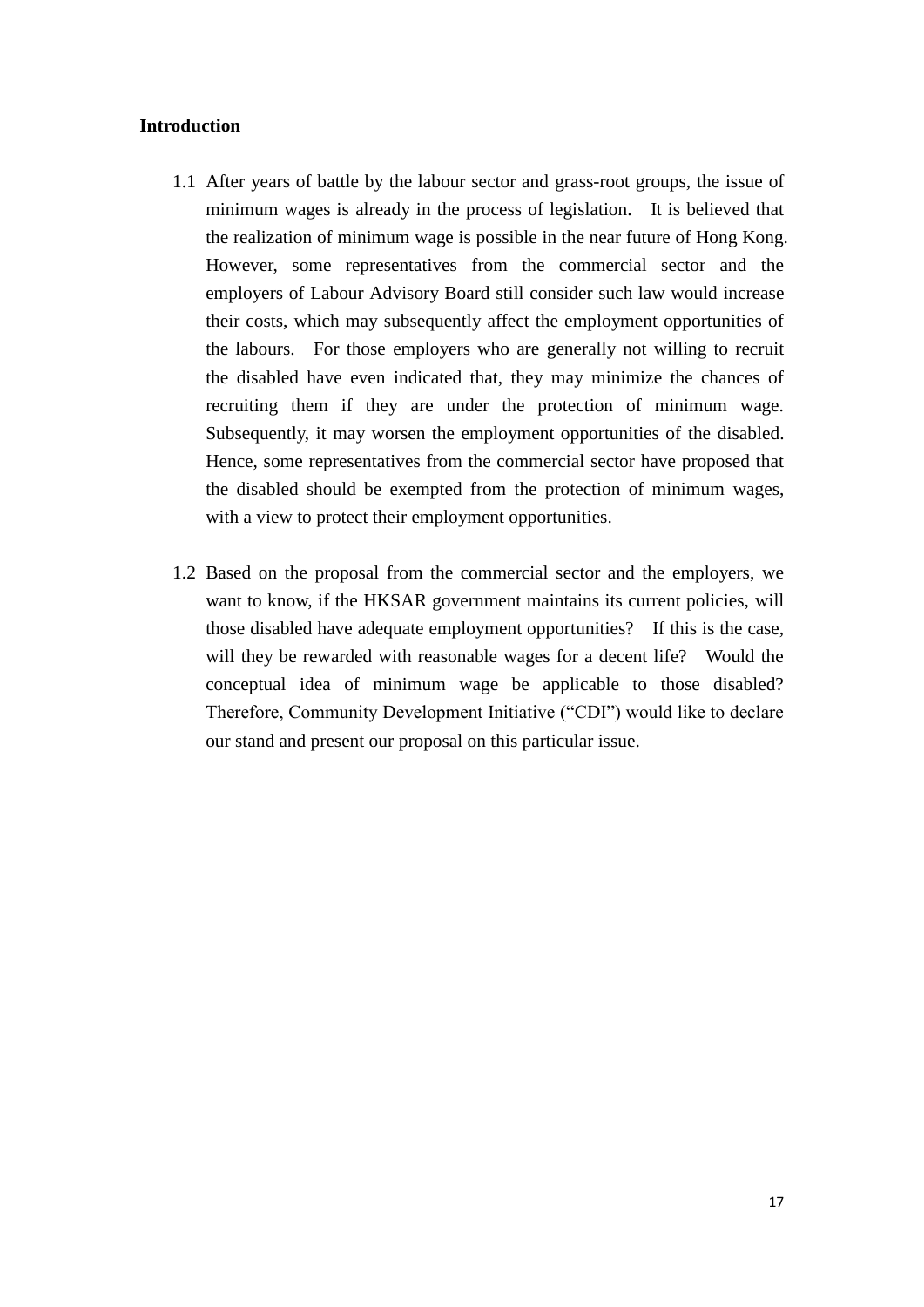#### **1. Current Situation of the Disabled**

2.1 According to the "Special Topics Report No. 48: Persons with Disabilities and Chronic Diseases" published by the Census and Statistics Department on 22 December 2008, there are 67,000-87,000\* people with intellectual disability ("ID") and 361,300 people with one or more than one disabilities. Among those with physical disabilities, those with deficiency in limbs, seeing difficulty, hearing difficulty and psychological disorder are the majority. At the same time, there are approximately 238,900 people (66.5%) who declared they have single disability, the rest of approximately 122,400 people (3.9%) declared that they have more than one disability (please see Table 1).

|                                | No. with   | No. with     | Total    | As % of total |
|--------------------------------|------------|--------------|----------|---------------|
|                                | single     | multiple     |          | population    |
|                                | disability | disabilities |          |               |
| Limbs disabilities             | 92,700     | 95,100       | 187,800  | 2.7           |
| Seeing difficulty              | 50,200     | 72,300       | 122,600  | 1.8           |
| Hearing difficulty             | 37,400     | 54,800       | 92,200   | 1.3           |
| Speech difficulty              | 2,800      | 25,600       | 28,400   | 0.4           |
| Mental illness                 | 48,100     | 38,500       | 86,600   | 1.3           |
| Autism                         | 1,400      | 2,300        | 3,800    | 0.1           |
| Learning difficulty            | 4,400      | 5,500        | 9,900    | 0.1           |
| Attention                      | 1,900      | 3,600        | 5,500    | 0.1           |
| Deficit/Hyperactivity          |            |              |          |               |
| Disorder                       |            |              |          |               |
| <b>Intellectual Disability</b> |            |              | 87000    | $1 - 1.3*$    |
| Total                          | 238,900    | 122,400      | 428300 - | $6.3 - 6.6$   |
|                                |            |              | 448,300  |               |

**Table 1**:**Numbers of selected categories of disability**

Source: Census and Statistics Department

\*Due to the difficulty to obtain accurate information regarding the Intellectual disabled, the estimated total number of the intellectual disabled is 67000 - 87000

2.2 Even the disabled can overcome their own physical disabilities, it does not mean they could make their living independently. It is obvious because the employment opportunities for them are very limited. Even if they are given work opportunities, it does not guarantee they could lead a decent life with the inadequate wages. Currently, among the 347,000 disabled (excluding the Intellectual Disabled) aged above 15, 45,800 (13.2%) engage in paid employment. It is far below the overall labour employment rate of 60.2%. For the other 302,100 disabled who are not employed, most of them are forced to retire due to the lack of work opportunities. They can only rely on Comprehensive Social Security Assistance or their families for their living. Therefore, the retirement rate of 63.7% among disabled is far above the standard retirement rate of 16.7% (Table 2). Apparently, disabled are not widely accepted by the market.

#### **Table 2**:**Numbers of Disabled according to their age and economic activities**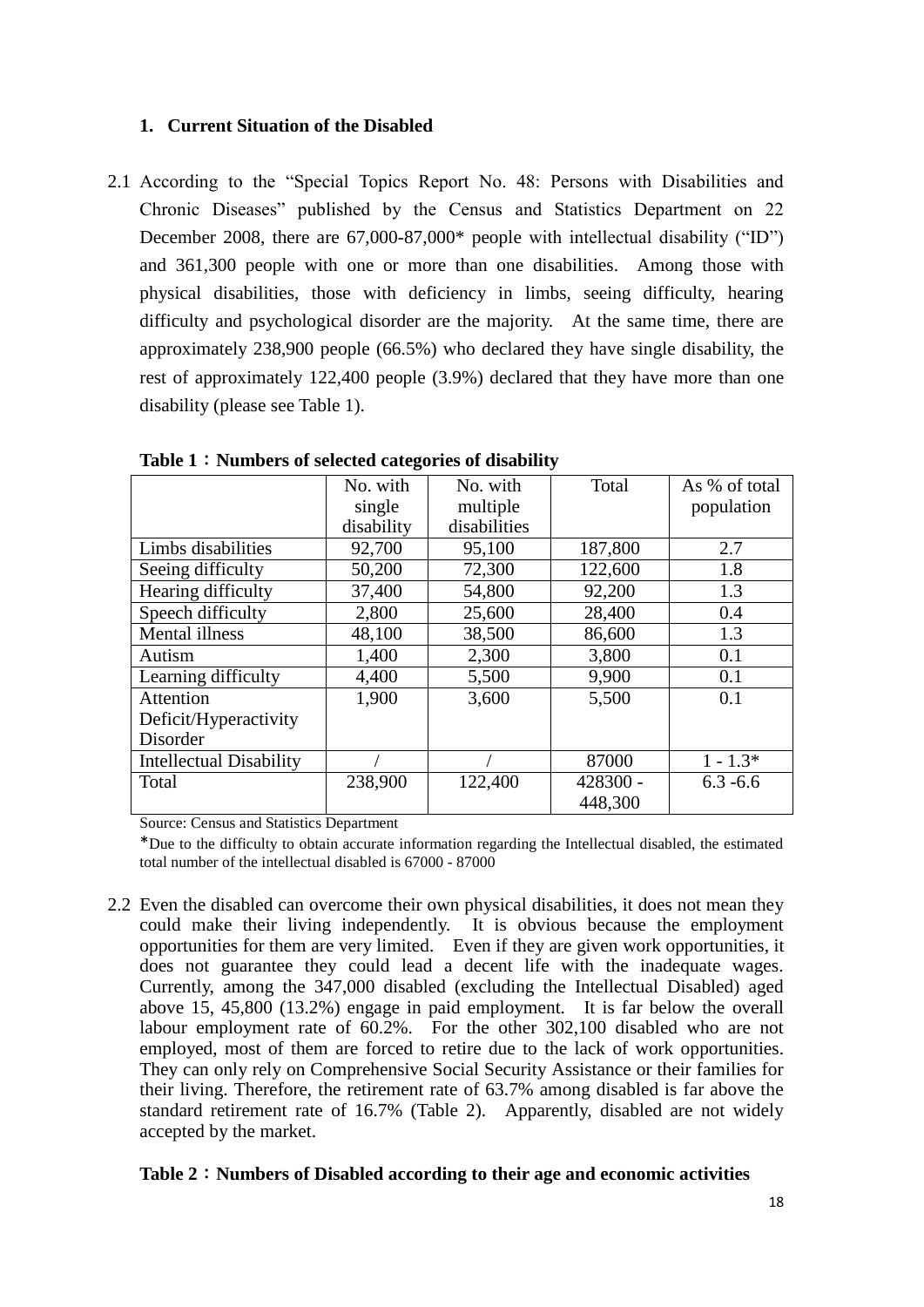|                 | Number  | %      | As % of total |
|-----------------|---------|--------|---------------|
|                 |         |        | population    |
| Age below 15    | 13,400  | 3.7    | 13.3          |
| Age above 15    | 347,900 | 96.3   | 86.7          |
| Employed & Paid | 45,800  | 13.2   | 60.6          |
| Unemployed      | 302,100 | 86.8   | 39.4          |
| Retired         | 221,500 | (63.7) | (16.3)        |
| Home-makers     | 21,400  | (6.2)  | (11.1)        |
| <b>Students</b> | 5,100   | (1.5)  | (8.4)         |
| Others          | 54,100  | (15.5) | (3.7)         |
| <b>Total</b>    | 361,300 | 100.0  | 100.0         |

Information source: Census and Statistics Department

\* Persons with "ID" are not inclusive

2.3 Due to their physical disabilities, most of the disabled are not adaptive to the mainstream education system, causing them a lower education level when compared with the population as a whole. Under the knowledge-based economy, those with lower education level without physical disabilities are difficult to get a permanent job in the market, not to mention the disabled. It does not only explain why the disabled have a lower rate of labour participation, it also explains why most of the disabled are recruited as non-skilled workers at the grass-root level (Table 3).

|                                     | No. of persons | $\%$  | As % of total<br>population |
|-------------------------------------|----------------|-------|-----------------------------|
| Managers,<br>administrators and     | 8,900          | 21.6  | 36.3                        |
| professionals                       |                |       |                             |
| <b>Clerks</b>                       | 6,700          | 16.3  | 15.6                        |
| Service workers and                 | 5,700          | 13.8  | 15.4                        |
| shop sales workers                  |                |       |                             |
| Craft and related<br>workers        | 2,300          | 5.6   | 7.5                         |
| Machine operators and<br>assemblers | 1,900          | 4.5   | 6.2                         |
| Elementary occupations              | 15,600         | 37.9  | 18.8                        |
| Total                               | 41,000         | 100.0 | 100.0                       |

**Table 3**:**Numbers of Disabled Persons according to their occupation**

Information source: Census and Statistics Department

\* Persons with "ID" are not inclusive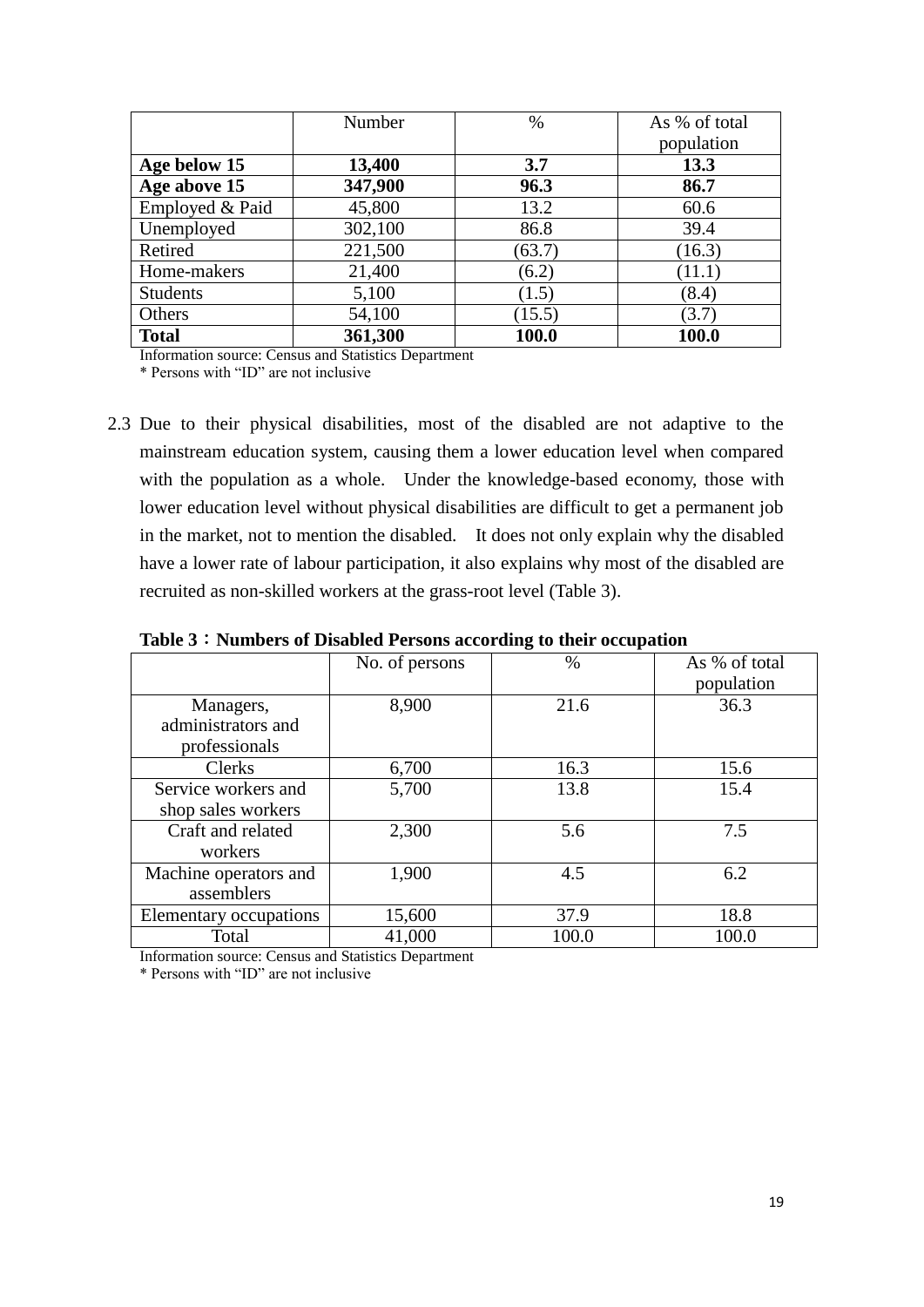2.4 Because of many different reasons, most of the employed disabled are currently employed in Non-Government Organizations ("NGOs"). A majority of them are working at sheltered workshops and social enterprises which could only provide comparatively lower salaries as to maintain their competitiveness in the market. Hence, the income of disabled is generally lower than the work force. Almost 30% of the employed disabled are making below \$4,000 per month (Table 4). Obviously, even the disabled could become self-reliant; they could not "rehabilitate their lives".

|                      | o              |         |               |
|----------------------|----------------|---------|---------------|
|                      | No. of persons | $\%$    | As % of total |
|                      |                |         | population    |
| $<$ 4,000            | 11,500         | 28.0    | 11.7          |
| 4,000-6,999          | 9,100          | 22.2    | 14.8          |
| 7,000-9,999          | 6,600          | 16.2    | 20.9          |
| 10,000-14,999        | 5,700          | 13.9    | 18.9          |
| 15,000-19,999        | 2,400          | 5.8     | 10.5          |
| >20000               | 5,700          | 13.9    | 23.2          |
| Total                | 41,000         | 100.0   | 100.0         |
| <b>Median Income</b> |                | \$6,800 | \$10,100      |

**Table 4**:**Number of Disabled according to their income**

Information source: Census and Statistics Department

\* Persons with "ID" are not inclusive

- 2.5 Based on the above reasons, if the disabled expect to rehabilitate their lives through working, they generally have to face the challenges of inadequate employment opportunities and low income. The problem of low income can be secured via the legislation of minimum wages; while inadequate employment opportunities could only be dealt with governmental policies, as to provide extra employment capacities for those eligible disabled. However, how many employment capacities have to be created as to satisfy the current potential demand?
- 2.6 Currently, there are 41,000 working disabled. Most of them are living in their own residences scattered in different areas, and they do not need special care on their daily lives as well as delivery assistance to and from their workplaces. If we take this as the basic requirement for the disabled to work outside their home to calculate the potential disabled labour population, the number is far more than the current 41,000. 169,800 out of 295,400 disabled who live in their residences do not need special care from a third party on their daily lives. Among the 169800 disabled, only 10% of them require assistance when they go out. Thus, at least 150,000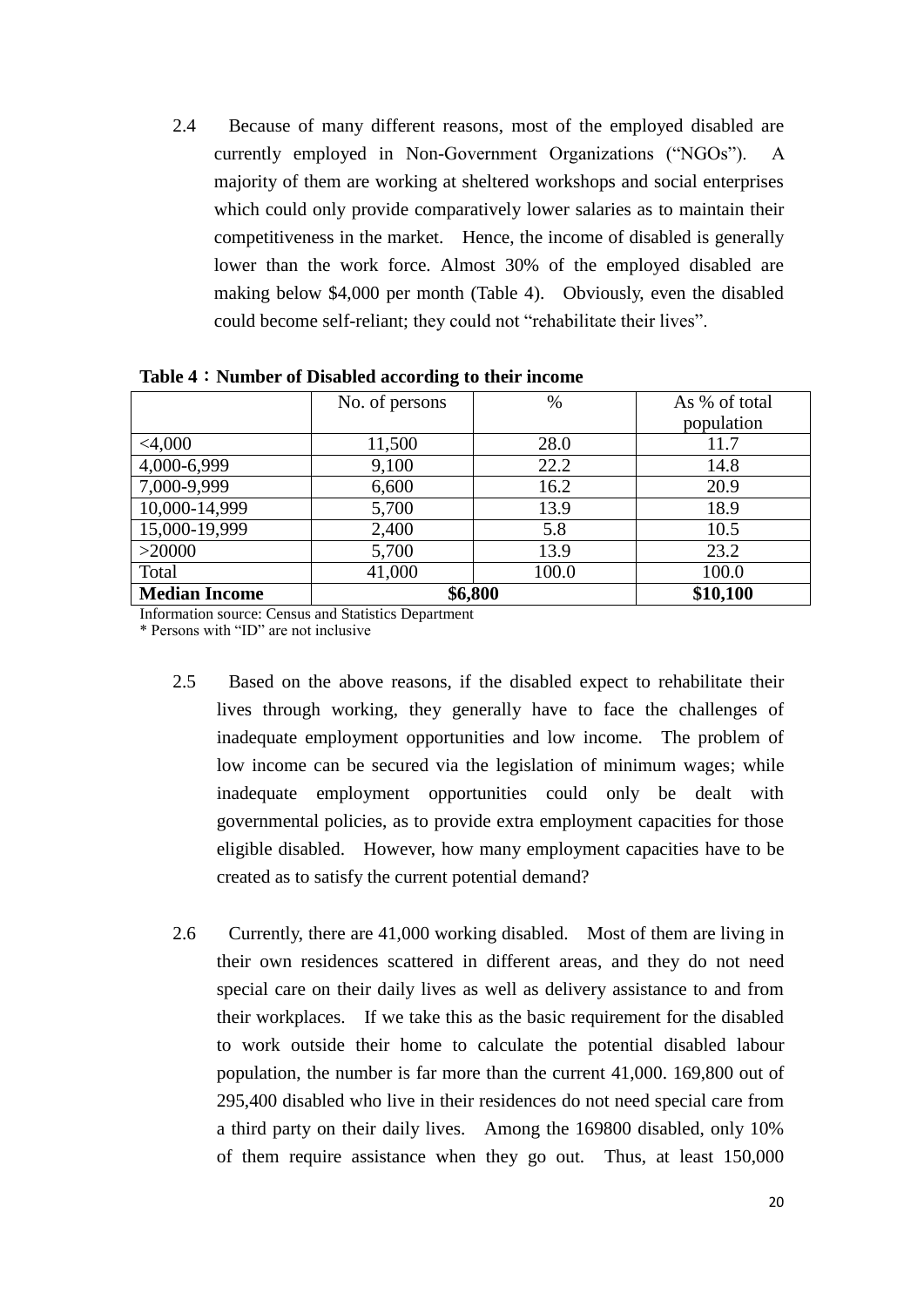disabled have the ability to take care of themselves. Subtracting 20% of them who have reached their retirement age, the current disabled population in Hong Kong which can potentially enter the job market is probably 120,000 (excluding those with Intellectual Disabilities).

2.7 Due to the lack of incentives for the commercial sector to recruit the disabled, if we want to help these potential disabled labour to secure employment and to develop their self-reliant abilities, it is indispensable for the government to take action through policies implementation. Is there any room for the government to improve in this area? If so, in what ways should it be improved?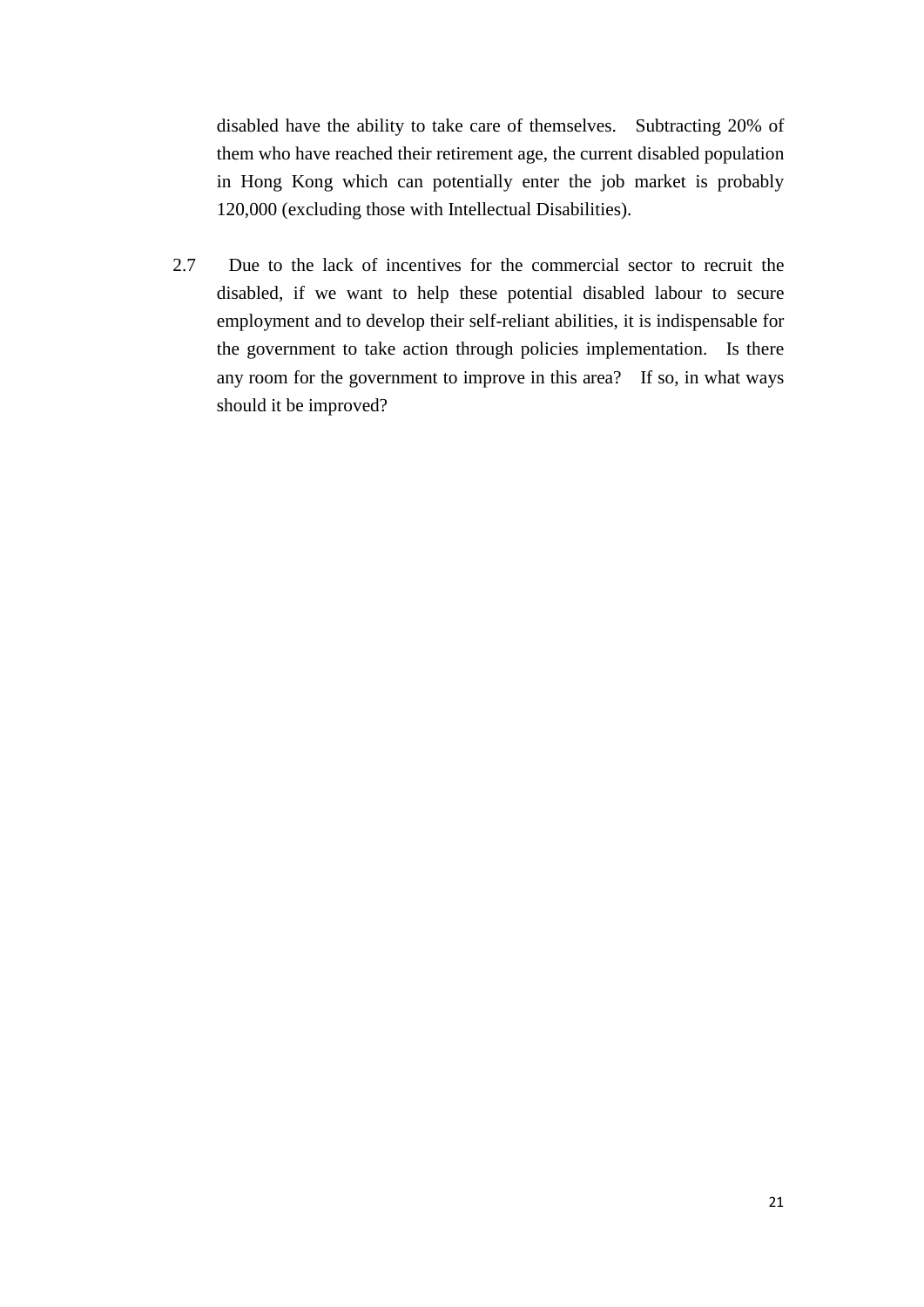### **2. HKSAR Government's Current Policies to Encourage Employment of the Disabled**

- 2.1 The government has indicated that it has provided a series of employment and occupational rehabilitation services for the disabled, which aims to enhance their skills to cope with the market need. They are as follows:
	- to provide occupational rehabilitation services to those who temporarily lack ability to work in the market to increase their competitiveness and employment opportunities in the open market;
	- to provide the disabled who are eligible to be recruited in the public through the Skills Centre, Integrated Vocational Training Centre, Employee Retaining Programmes and On-the-Job Training Programmes with occupational training and re-training courses meeting the market needs;
	- to establish Market Consultancy Office (Rehabilitation) for promotion of the work abilities of the eligible disabled to both public and private entities; to promote the services and products manufactured and provided by sheltered workshops, supported employment, Integrated Vocational Rehabilitation Services Centres and social enterprises;
	- to provide matching services between the disabled and the employers who are willing to recruit them, as well as to provide arrangements so that those disabled who apply for government positions have higher priority to be employed; and
	- to carry out a series of special topics plan to support employment of the disabled and to encourage employers to recruit them. The plans include: On-the-Job Training Programme for the People with Disability, Sunnyway – On-the-Job Training Programme for Young People with Disabilities, Enhancing Employment of People with Disabilities through Small Enterprise' Project, Work Orientation and Placement Scheme and Trial Placement Scheme for People with a Disability.
- 2.2 Although it looks like the areas covered by the HKSAR government (occupational training, services referral, matching services) are quite comprehensive, these services in many ways are not in depth enough. Regarding occupational training, inadequacy appears not in training opportunities but employment opportunities. Even the HKSAR government is the largest employer of disabled in Hong Kong, it only employs a few thousand of them. If we depend on the sole recruitment from the HKSAR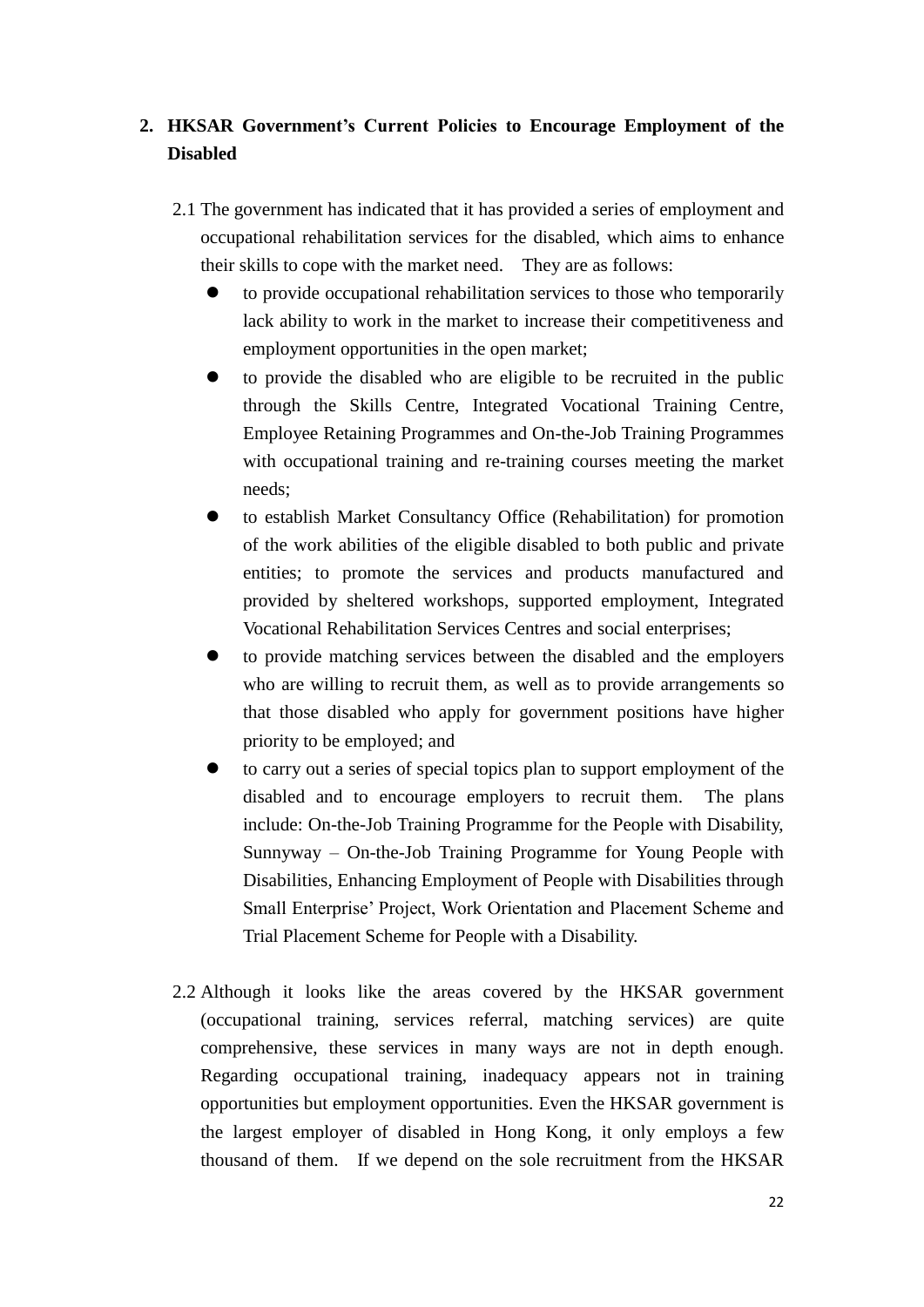government itself, how can the potential employment demand from the disabled be satisfied?

- 2.3 On the service referral side, social enterprises and sheltered workshops have definitely contributed to the promotion of recruiting the disabled. Due to their relatively lack of competitiveness comparing with ordinary people, service units can only increase their competitiveness through accepting offers and work orders at extremely low quotation, causing disabled employees to obtain petty wages eventually. If the HKSAR government allows social enterprises and sheltered workshops to compete for contracts under the free market for the disabled, it may not improve the employment conditions of the disabled even the government has strengthened the task force on service referral
- 2.4 On the side of matching services, the Selective Placement Division of the Labour Department does provide such services to the disabled. Unfortunately, due to vacancy shortage and employers' lack of interest to employ the disabled , there are only 3,000 disabled per year who could seek their job via the related services. Comparing to the potential disabled labour population, those related services are undoubtedly under provisioned. In addition, even the HKSAR government is willing to provide allowances to the employers during the probation period of the disabled, without the follow-up work of staff, how many disabled people could cope with the work? How many of the employers are able to provide assistance to help them to adapt to the working environment? If there is insufficient monitoring over the whole mechanism, unscrupulous businessmen may take advantages to cheat for allowances from the loopholes.
- 2.5 As the current mechanism cannot solve the disabled's employment problems comprehensively, CDI would like to suggest the HKSAR government to take the "Voluntary first, Mandatory Second" Disabled Employment Quota System to provide a larger and more user-friendly employment space for the disabled, our suggestions are as below:
- 2.6 Nowadays, many countries, including China and Indonesia which are developing countries, have enforce employment quotas and compulsory policies on scaled enterprises to employ disabled people on a pro-rata basis.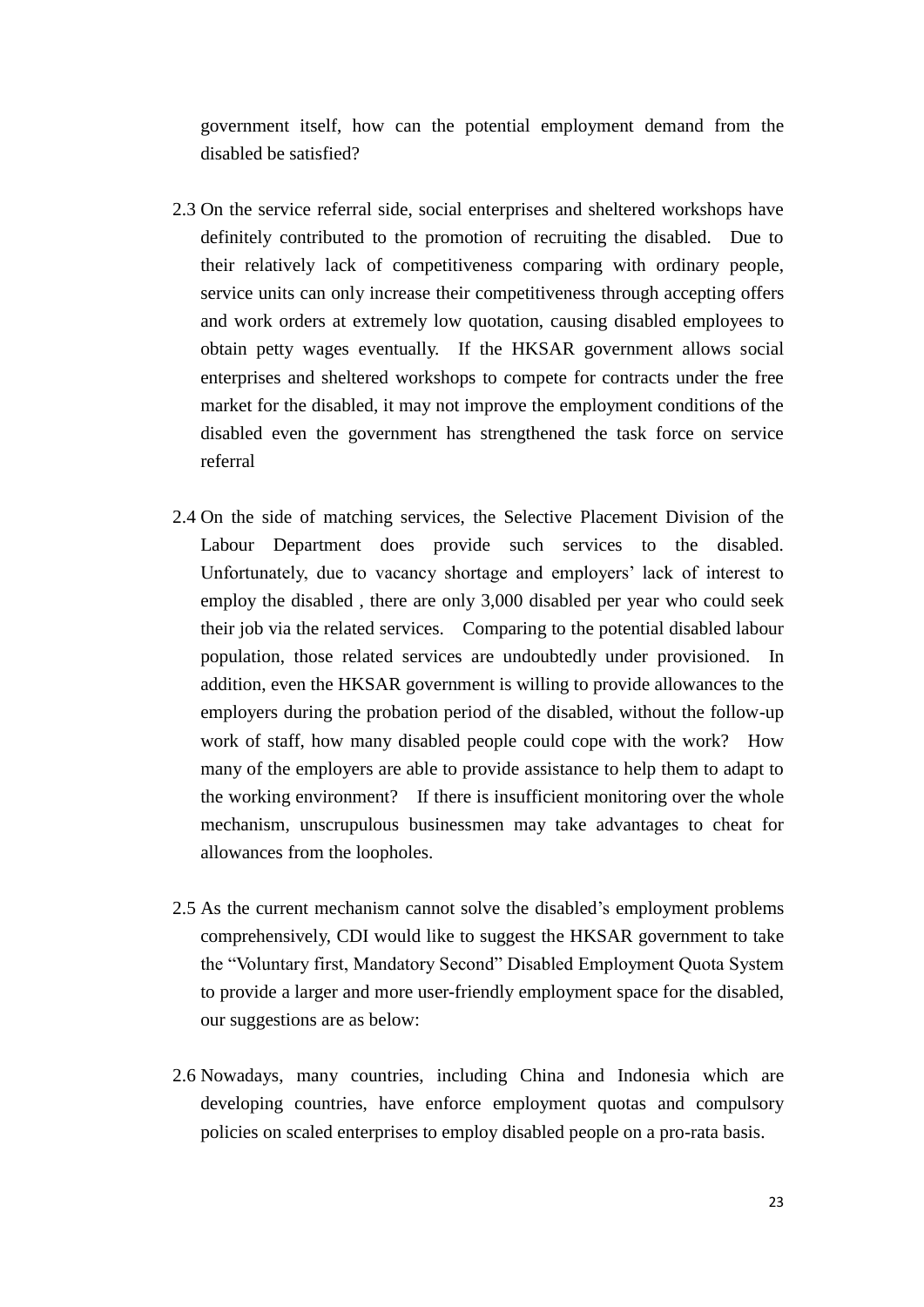| <b>Countries</b>                  | No. of Employees in An<br><b>Entity</b> | <b>Minimum Disabled</b><br><b>Employee Proportion</b> |
|-----------------------------------|-----------------------------------------|-------------------------------------------------------|
| Italy                             | 36                                      | 15%                                                   |
| France                            | 20                                      | 6%                                                    |
| Germany                           | 16                                      | 6%                                                    |
| Poland                            | 50                                      | 6%                                                    |
| Luxemberg                         | Government                              | 5%                                                    |
|                                   | 25-49                                   | 1%                                                    |
|                                   | 50-299                                  | 2%                                                    |
|                                   | $300+$                                  | 4%                                                    |
| Hungary                           | 20                                      | 5%                                                    |
| Austria                           | 25                                      | 4%                                                    |
| Ireland                           | Government                              | 3%                                                    |
| Spain                             | Government                              | 3%                                                    |
|                                   | 50                                      | 2%                                                    |
| Taiwan                            | Government                              | 2%                                                    |
|                                   | 50                                      | 1%                                                    |
|                                   | 100                                     |                                                       |
| Korea                             | 300                                     | 2%                                                    |
| Japan                             | Government                              | 1.8%                                                  |
|                                   | 56                                      |                                                       |
|                                   | 300                                     |                                                       |
| Vietnam                           | Not Specified                           | 2%                                                    |
| The People's Republic of<br>China | <b>According to Region</b>              | $1.5 - 2%$                                            |
| Indonesia                         | 100                                     | 1%                                                    |
| Thailand                          | 200                                     | 0.5%                                                  |

Source:Hong Kong Polyechnic University Department of Applied Social Science Investigation Report on Disabled Recruitment Situation in Non-government Organization

> The minimum disabled employee proportion varies from 0.5% to 15% internationally; and entities are required to employ a certain proportion of disabled if the number of employees a company reaches 16 to a few hundred. We think that the other than taking these statistics as a reference to draft its compulsory employment quotas policies, HKSAR government also has to pay attention to the supply and demand of the job market in the long term. We have calculated that Hong Kong has at least 120000 disabled people of the appropriate age with the competence to enter the labour market. And according to the Census and Statistics Department of Hong Kong, there were 3672700 labour in total in February, 2010. That means, in every 100 of the labour force, 3 of them are disabled. Therefore, the HKSAR government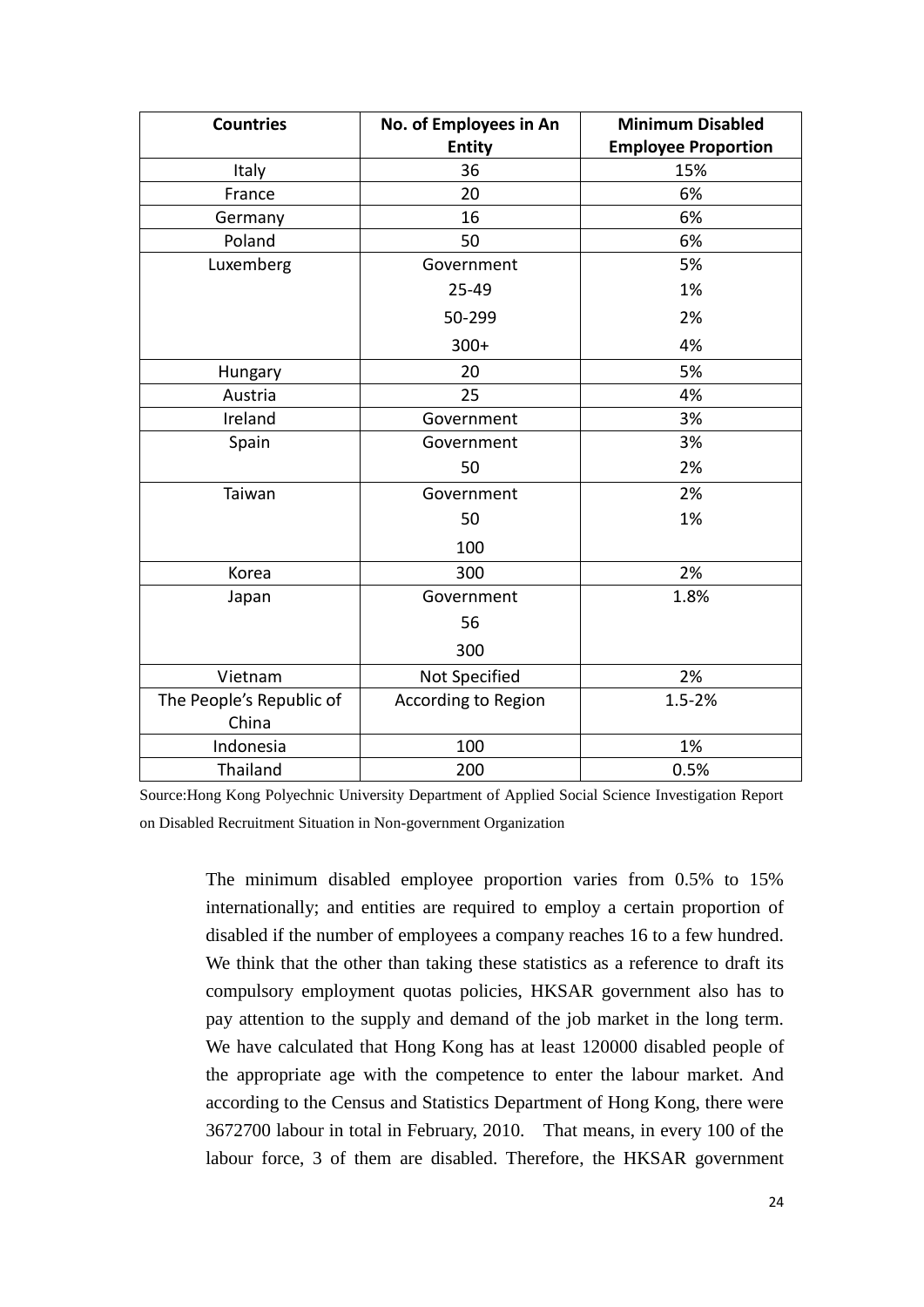should set the target employment rate of the disabled in an entity to be 2% of the total number of employees in each entity, with the provision to raise it to 3% or above.

- Firstly, government divisions, public sectors and subsidized organizations are required to employ 2% of disabled employees, and the results are reported every year. The business sectors and other organizations are encouraged to impose their own voluntary quota system. The government can consider providing tax concessions and other support to rewarded the organizations which follow the scheme.
- To strengthen the corporate social responsibilities of private enterprises, whenever a company employs over 100 staff, it should employ at least 2 disabled people. Referring to the data of Companies Registry, there are approximately 15,000 enterprises employing over 100 staff as at October 2009. Based on this, it may create an additional 30,000 positions;

 To provide privileges to the Small and Medium Enterprises which are not covered by the compulsory employment quota system, for example the wages for recruiting the disabled may be 100% tax exempted

 If those qualified enterprises are not able to provide employment to the disabled for whatever reasons, they may opt to purchase the services provided by the sheltered workshop or social enterprises for the disabled. The amount of the annual contract should not be lower than the average wages made by the disabled in the market multiplied by the total number of the disabled they are required to employ.

 Because the Hong Kong job market is still not quite open to the idea of creating job opportunities for the disabled, the HKSAR government can implement the policies step by step. At the beginning, entities with over 100 people are only required to hire 2 disabled people. In the long term, when the market has gradually accepted and recognized the disabled's ability to work, then the government can require the companies to hire 3 disabled people per 100 employees.

 Finally, when the society has a common consent on the above mentioned goals, we can follow other countries' experience to institutionalize the quota system through legislation, to further protect the disabled's work opportunity.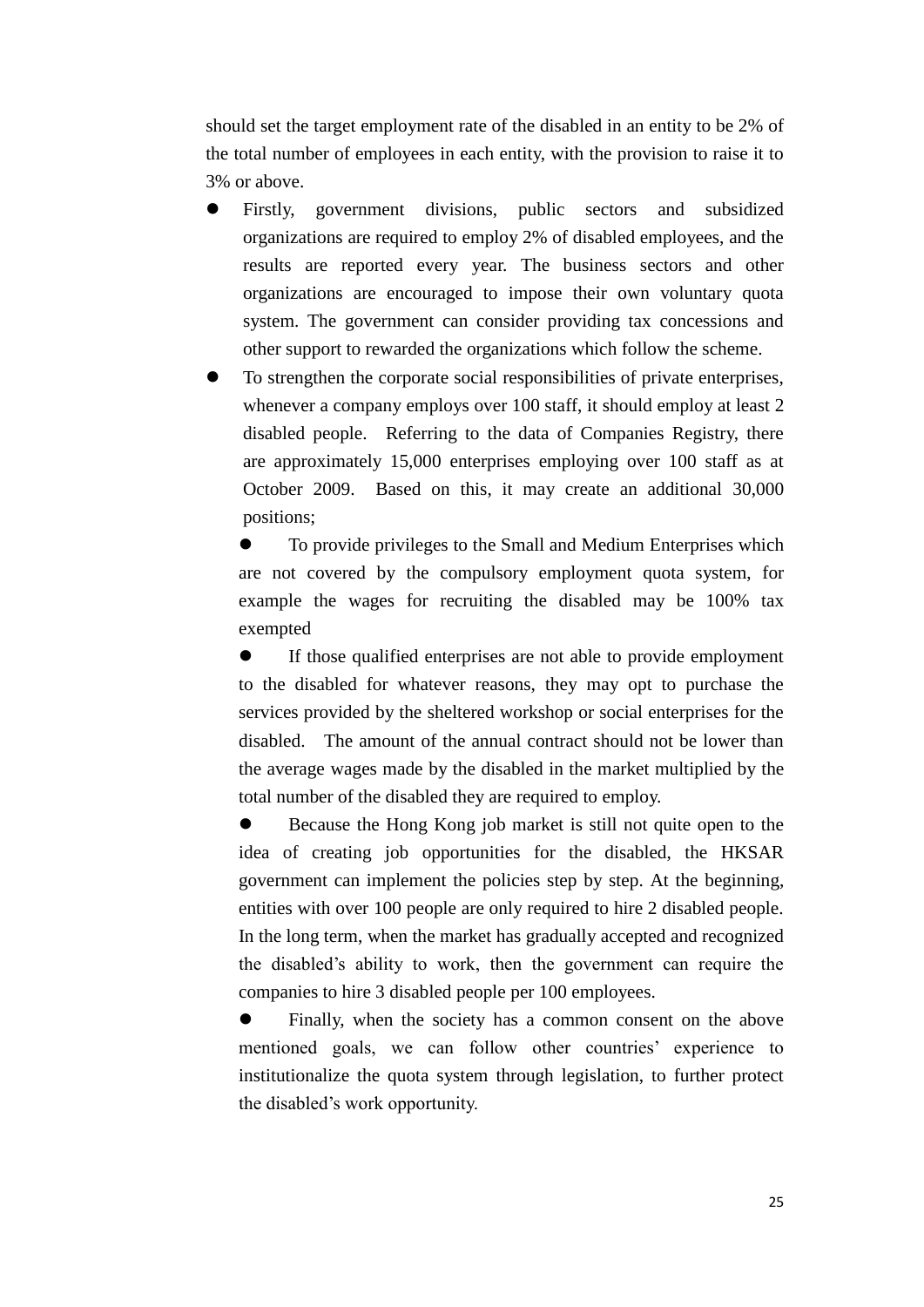#### **3. To Provide Income Protection for the Disabled**

- 4.1 To improve the livelihood of the disabled, it is not enough by simply providing them with employment opportunities alone. If the disabled could only make low income, and could not even support their own daily spending, their difficulties are not resolved. Hence, both the legislation of minimum wage and the creation of employment opportunities for the disabled are indispensable, and should be carried out at the same time
- 4.2 While setting the minimum wages, foreign governments adopt similar standards and/or yardsticks which include the current economic performances, the workers' basic needs, average wage, labour productivity, inflation rates and employment conditions. Some authorities would also consider the direct payments of social security, for example in Guangdong and Shenzhen. Even various governments have their respective standards, their goals of ensuring labour to be awarded reasonably for a decent living are just identical.
- 4.3 On the other hand, there are criticisms about the discrepancies of working abilities between the disabled and able-bodied people. If minimum wage is imposed universally without considering the discrepancies in their ability, it is unfair to the employers, the able-bodied workers and disabled staff. Thus, there are suggestions made by the commercial sector that the disabled should be excluded from the protection of minimum wages. They also suggest the disabled labour to go through capability assessment at authorities which would calculate their minimum wages on a pro-rata scale based on their abilities. The NGOs recruiting disabled persons have also voiced out that the disabled working at social enterprises and sheltered workshop should be exempted, so that they can still be competitive in the market with their lower salaries, which in turn protect their employment opportunities
- 4.4 Nevertheless, the legislation of minimum wage is to guarantee each labour is paid with adequate income for making a living and to ensure they can lead a decent life. If the meaning of "labour" is those who contribute their effort in production, it is not justifiable that the disabled are to be exempted. Moreover, in order to make sure the operational costs of enterprises will not soar, governments in different countries usually set the minimum wage at a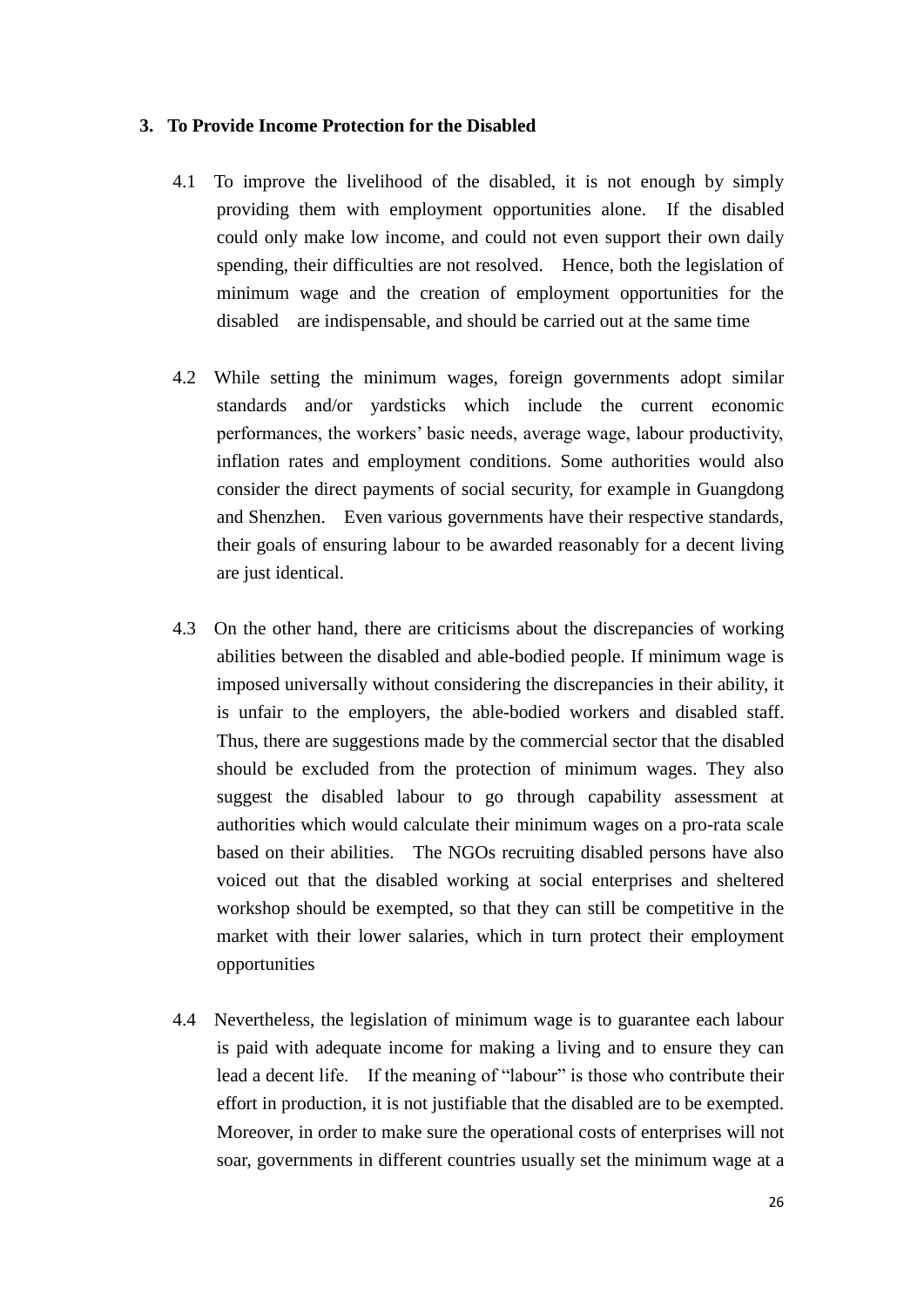comparatively low level. If the disabled are paid at a discount according to their capability assessment, what is the ultimate meaning for protecting them in accordance with the minimum wages?

- 4.5 Being a developed region like Hong Kong, is it acceptable when one only receives a pay which could not allow him a decent living after working hard for 44 hours per week? Why can't one secure a job when he dedicates to work hard? Why can't one be "self-reliant"? Is it a curse that people with physical challenges are destined to lead a poor life while the society is not going to give a helping hand?
- 4.6 Foreign countries may have already faced the above mentioned issues when they set the minimum wage. Hong Kong may be inspired from similar experience of other countries. To summarize overseas examples, foreign governments usually categorize their treatments on minimum wages for the disabled persons into 3 types: Disabilities Exemption, Assessment Mechanisms and Treat Equally Without Discrimination.
- 4.7 **Disabilities Exemption (South Korea, Guangdong, Shenzhen): The**  Disabled are not included in the protection of minimum wage. If they are employed by the enterprises, they are not paid with minimum wage. No matter how they carry out their duties and how their work performances differentiate from able-bodied workers. We consider it as discriminating the disabled since it defeats the purpose of passing a minimum wage law.
- 4.8 **Assessment Mechanisms (Australia, Taiwan, USA, New Zealand):** If disabled employees' work performances are influenced by their disabilities, causing them a deficiency in fulfilling their job duties, that particular employee should receive productivity assessment. Employers may adjust their minimum wage according to the percentage of their productivity comparing with an ordinary person. In New Zealand, when employers and employees reach mutual agreement, and after the auditing from relevant governmental departments, employers may pay their employees a wage below the minimum wages. Nevertheless, if the assessment tool is not properly functioned, the system will be easily abused. For instance, if the work performance of a disabled person is identical with an able-bodied worker, he may be required to handle other irrelevant tasks simultaneously apart from his expected work practice during the assessment. In addition,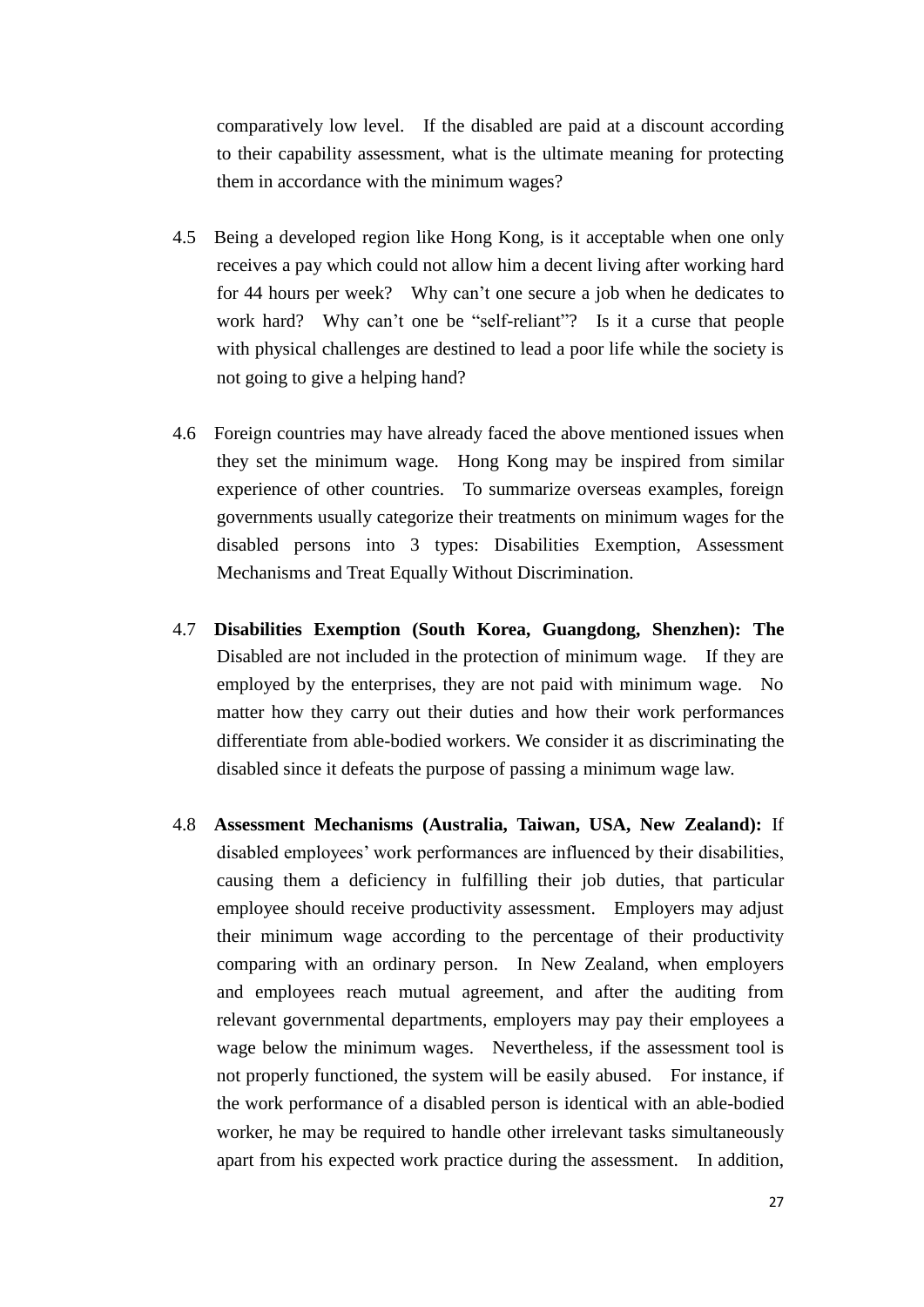we do not know whether the discounted minimum wages are enough for the disabled to meet their daily expenses.

- 4.9 **Treat Equally Without Discrimination (Japan, UK, Ireland, Spain):** In Japan, the disabled are rewarded with minimum wage as long as they perform their duties. In the United Kingdom, the disabled are treated as ordinary workers, and all workers enjoy minimum wages regardless of their capabilities, productivity and efficiency. It is worthwhile for us to take it as a precedent if we look from the perspectives of protecting the disabled. However, if the productivity of a disabled worker is reduced due to his physical challenges, it is unfair to the employers when they are mandated to pay them the standard minimum wage. Moreover, since the employer will need to pay the same minimum wage to non-skilled employee, the employer would become more reluctant to hire a disabled person, hence reducing the job opportunities of the disabled in the free market.
- 4.10 Eventually, are there any solutions that can cater the disabled's employment needs, to ensure they are paid adequately to meet with daily expenses as well as to allow employers to pay fairly according to performances of various types of employees? We think that the bargaining power of the disabled is far lower than the marginal labour, thus they are supposed to enjoy the protection of minimum wage. All enterprises (including social enterprises and sheltered workshops) should pay minimum wage to the disabled. It is because the essence of minimum wage is to prevent anybody being paid at a rate below the amount needed to maintain their basic living standard while they are willing to work hard. Undeniably, if employers are mandated to pay the minimum wage to those who are less productive, even the employment quota and other incentives are available, employers may be reluctant to recruit other disabled employees apart from fulfilling the quota requirement. .
- 4.11 Based on the above, we propose that the government should provide assistance to employers recruiting disabled employees. The work performance of the disabled employee should be examined via a third-party assessment authority to ensure the mechanism would not be abused. If the disabled employee is evaluated as possessing half of the ordinary persons' productivity, that particular employer may pay 50% of the minimum wages to that employee, the remaining 50% should be paid by the government.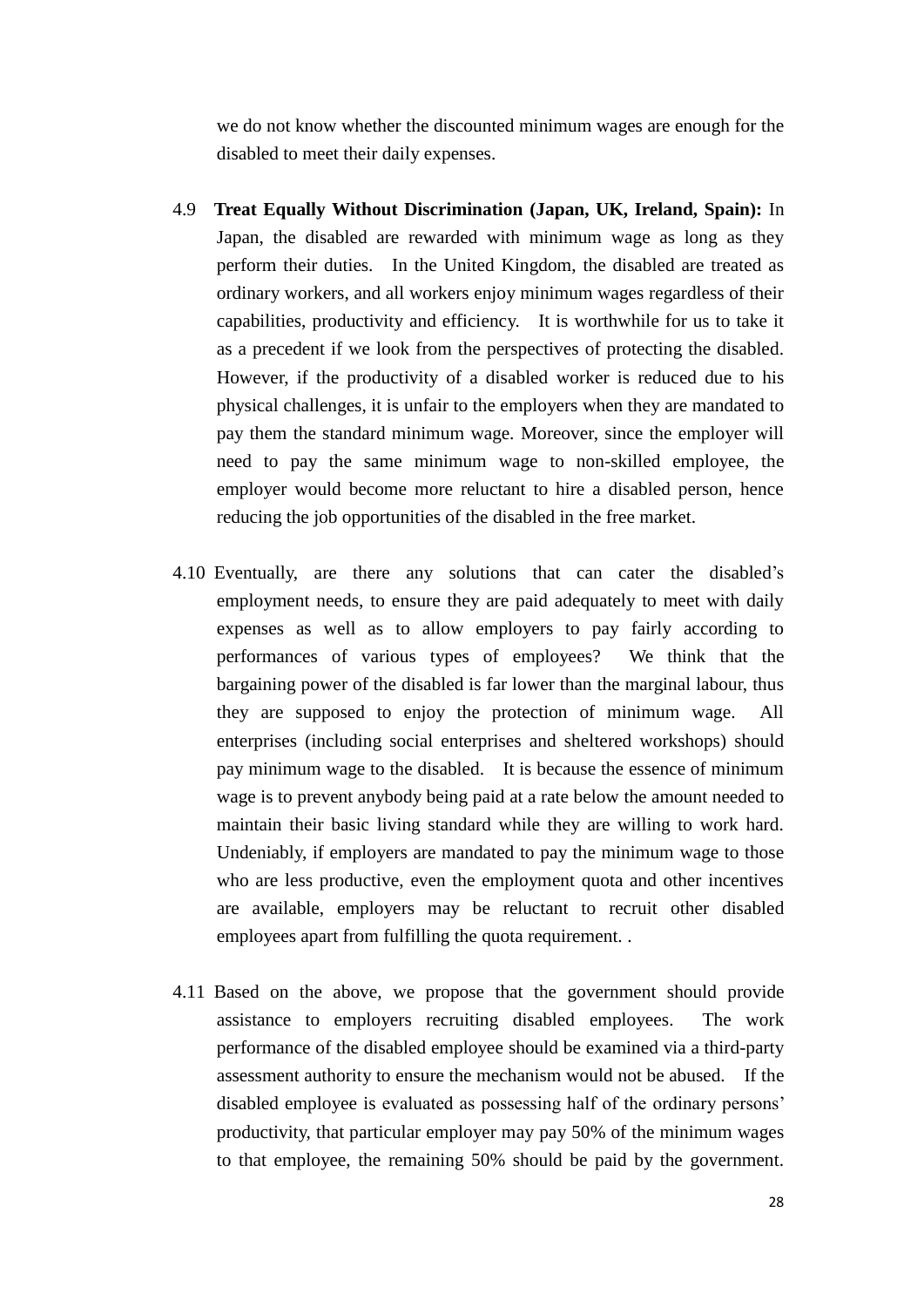If the minimum wage is eventually set at half of the median salary in Hong Kong, that is \$5,000, then the allowance amount to be allocated to each disabled by the government is lower than the standard Comprehensive Social Security Assistance payments paid by the Social Welfare Department. It proves to be more beneficial to the fiscal budget, as well as the public.

- 4.12 The government should set up corresponding appeal system, so if the disabled employee thinks that the capability assessment does not reflect the worker's real productivity, they can submit their request to appeal. Base on the possibility that the productivity of the disabled employee may change, the employee can request a re-assessment as soon as every six months. This arrangement seems to be fairer to both parties. The capability assessment mechanism does not have a maximum measurement, which means if a disabled person can carry out more work than a able-bodied person, the result of the capability assessment can be over 100%.
- 4.13 Some employers may use the reason of "probation" to employ disabled employees at a wage below minimum wage. According to "Minimum Wage Bill", an employee is entitled to be paid wages in respect of any wage period of not less than the minimum wage<sup>2</sup>, including probation period. Therefore the government should treat the disabled equal to the able-bodied person so that the disabled are entitled to fully paid minimum wage during probation. This act can prevent employers from using probation as an excuse to exploit disabled employees and preserve the spirit of setting minimum wage of providing basic living.
- 4.14 When probation period ends, the employment relationship should remain normal. Legislation should not allow employers to terminate the relationship, or even attempt to modify "Disability Discrimination Ordinance" to allow disabled employees being dismissed because of their physical disabilities. This is to protect the disabled are not exploited and used because of their physical disadvantages.

 $\frac{1}{2}$ "Minimum Wage Bill" No.7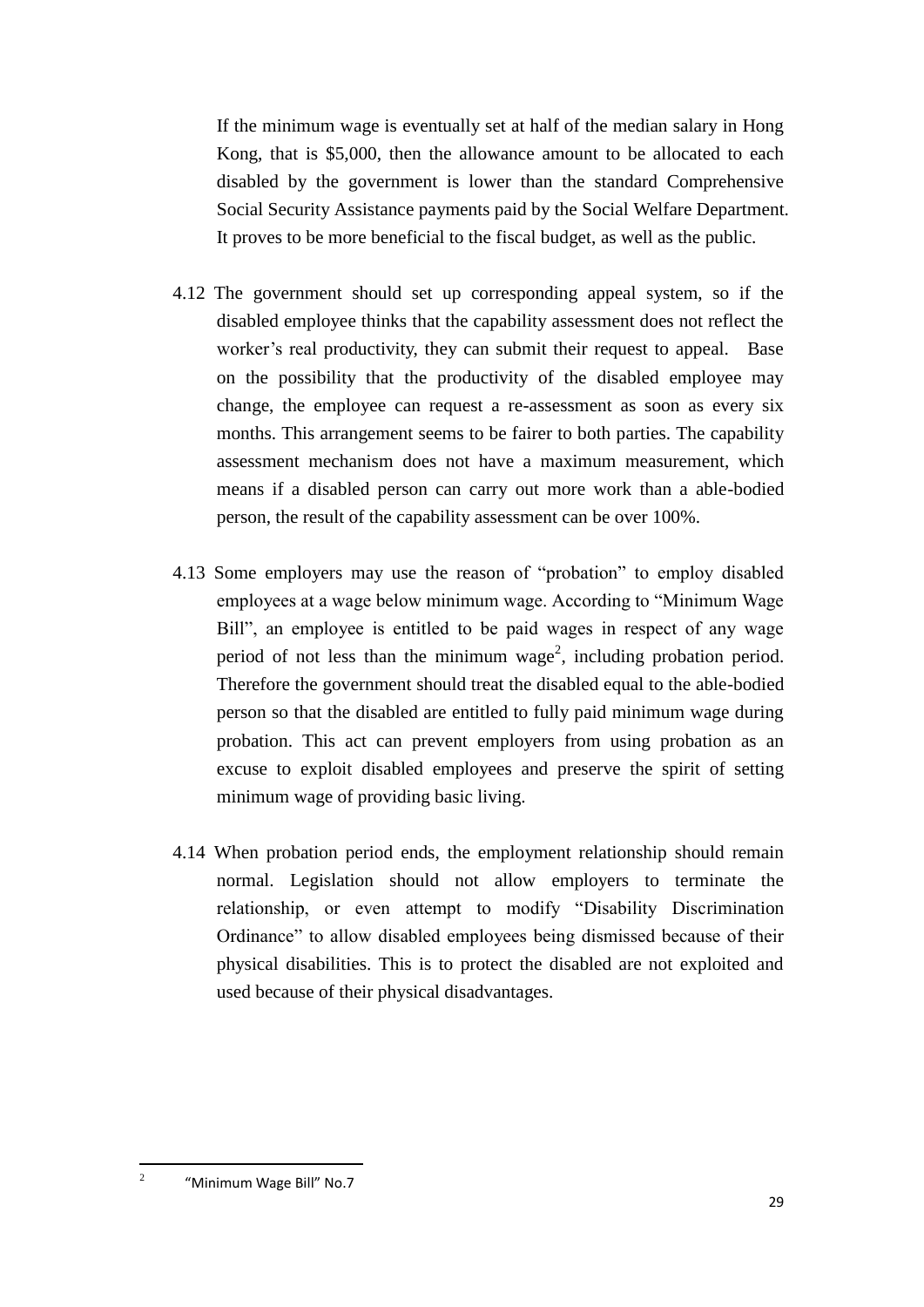#### **4. Conclusion: Synchronization of Creating Employment and Minimum Wages**

5.1 Low income and inadequate employment opportunities are the major problems for the disabled currently. If only "minimum wage" is imposed, employers will prefer the easy option which is not to recruit the disabled, therefore we propose the disabled employment quota system, with the approach to encourage voluntary participation and gradually making it mandatory, to preserve the working opportunities for the disabled. On the other hand, the disabled's basic living should be protected just as other normal people. Allowing the disabled to go through the capability assessment scheme voluntarily to judge their deserved wages, and letting the government subsidized the rest, can ensure the disabled workers are protected by minimum wage, as well as reducing the employers' resistance in employing the disabled because of productivity matter. We believe a hardworking disabled person should be given opportunities to revitalize its lives, and reasonable wages is the realization of social justice. We hope the government won't ignore the current difficulties the disabled are facing when drafting the policies.